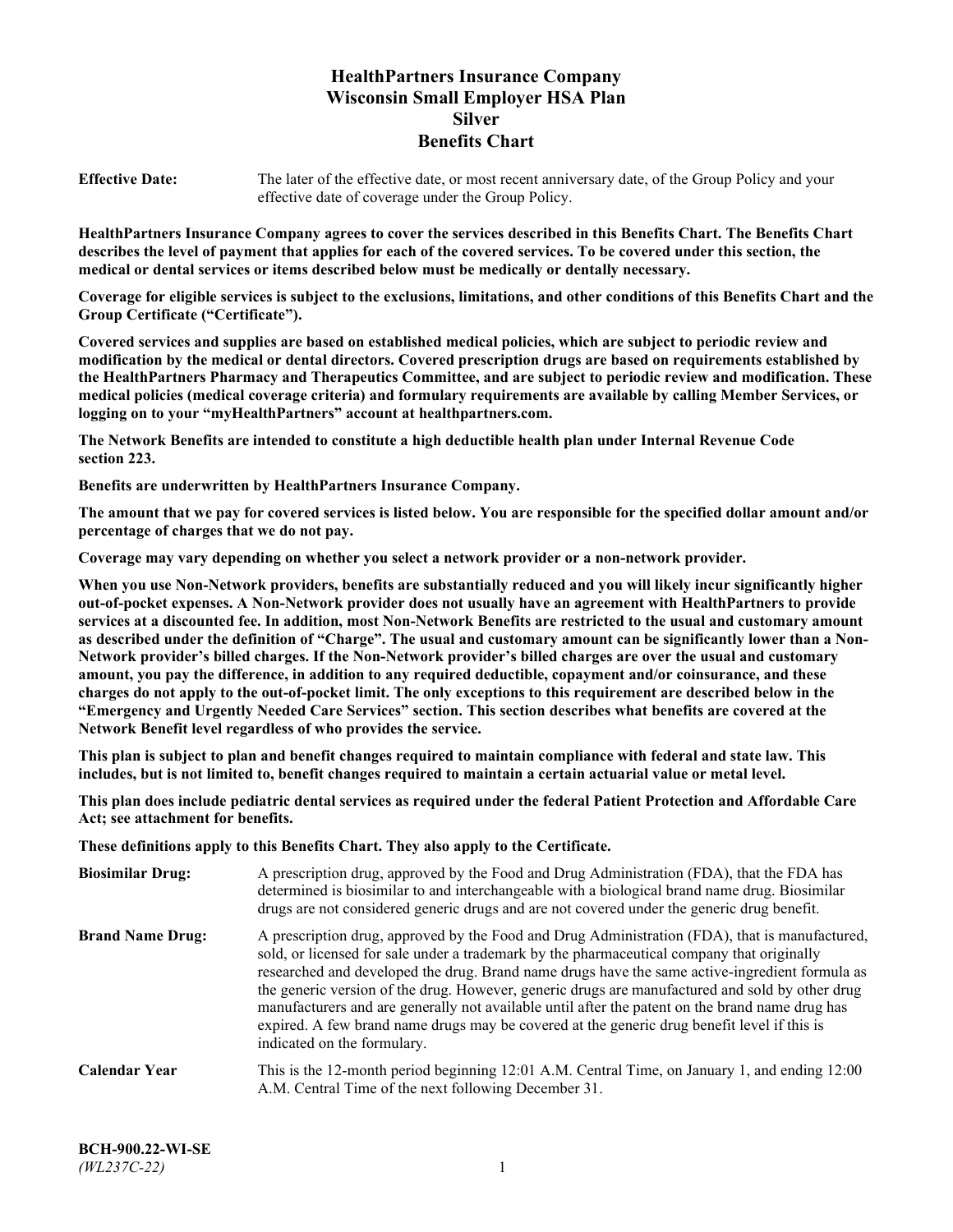| Charge:     | For covered services delivered by a network provider, this is the provider's discounted fee for a<br>given medical/surgical service, procedure or item.                                                                                                                                                                                                                                                                                                                                                                                                                                                                                                                                                                 |
|-------------|-------------------------------------------------------------------------------------------------------------------------------------------------------------------------------------------------------------------------------------------------------------------------------------------------------------------------------------------------------------------------------------------------------------------------------------------------------------------------------------------------------------------------------------------------------------------------------------------------------------------------------------------------------------------------------------------------------------------------|
|             | For covered services delivered by non-network providers, a contracted rate may apply if such<br>arrangement is available to HealthPartners.                                                                                                                                                                                                                                                                                                                                                                                                                                                                                                                                                                             |
|             | For the usual and customary charge for covered services delivered by non-network providers, our<br>payment is calculated using one of the following options, depending on availability: 1) a<br>percentage of the Medicare fee schedule; 2) a comparable schedule if the service is not on the<br>Medicare fee schedule; or 3) a commercially reasonable rate for such service if a fee schedule is<br>not available.                                                                                                                                                                                                                                                                                                   |
|             | The usual and customary charge is the maximum amount allowed that we consider in the<br>calculation of the payment of charges incurred for certain covered services. You must pay for any<br>charges above the usual and customary charge, and they do not apply to the out-of-pocket limit.                                                                                                                                                                                                                                                                                                                                                                                                                            |
|             | A charge is incurred for covered ambulatory medical and surgical services, on the date the service<br>or item is provided. A charge is incurred for covered inpatient services, on the date of admission to<br>a hospital. To be covered, a charge must be incurred on or after your effective date and on or<br>before the termination date.                                                                                                                                                                                                                                                                                                                                                                           |
|             | Copayment/Coinsurance: The specified dollar amount, or percentage, of charges incurred for covered services, which we do<br>not pay, but which you must pay, each time you receive certain medical services, procedures or<br>items. Our payment for those covered services or items begins after the copayment or coinsurance<br>is satisfied. Covered services or items requiring a copayment or coinsurance are specified in this<br>Benefits Chart.                                                                                                                                                                                                                                                                 |
|             | For services provided by a network provider:<br>An amount which is listed as a flat dollar copayment is applied to a network provider's discounted<br>charge for a given service. However, if the network provider's discounted charge for a service or<br>item is less than the flat dollar copayment, you will pay the network provider's discounted charge.<br>An amount which is listed as a percentage of charges or coinsurance is based on the network<br>provider's discounted charges, calculated at the time the claim is processed, which may include an<br>agreed upon fee schedule rate for case rate or withhold arrangements.                                                                            |
|             | For services provided by a non-network provider:<br>Any copayment or coinsurance is applied to the lesser of the provider's charges or the usual and<br>customary charge for a service.                                                                                                                                                                                                                                                                                                                                                                                                                                                                                                                                 |
|             | A copayment or coinsurance is due at the time a service is provided, or when billed by the<br>provider. The copayment or coinsurance applicable for a scheduled visit with a HealthPartners<br>network provider will be collected for each visit, late cancellation and failed appointment.                                                                                                                                                                                                                                                                                                                                                                                                                             |
| Deductible: | The specified dollar amount of charges incurred for covered services, which we do not pay, but an<br>enrollee or a family has to pay first in a calendar year. Our payment for those services or items<br>begins after the deductible is satisfied. For network providers, the amount of the charges that apply<br>to the deductible are based on the network provider's discounted charges, calculated at the time<br>the claim is processed, which may include an agreed upon fee schedule rate for case rate or<br>withhold arrangements. For non-network providers, the amount of charges that apply to the<br>deductible are the lesser of the provider's charges or the usual and customary charge for a service. |
|             | Any amounts paid or reimbursed by a third party, including but not limited to: point of service<br>rebates, manufacturer coupons, manufacturer debits cards or other forms of direct reimbursement<br>to an Insured for a product or service, will not apply toward your deductible, to the extent<br>permitted under state and federal law.                                                                                                                                                                                                                                                                                                                                                                            |
|             | Your plan has an embedded deductible. This means once an Insured meets the individual<br>deductible, the plan begins paying benefits for that person. If two or more members of the family<br>meet the family deductible, the plan begins paying benefits for all members of the family,<br>regardless of whether each Insured has met the individual deductible. However, an Insured may<br>not contribute more than the individual deductible toward the family deductible.                                                                                                                                                                                                                                           |
|             | All services are subject to the deductible unless otherwise indicated below in this Benefits Chart.                                                                                                                                                                                                                                                                                                                                                                                                                                                                                                                                                                                                                     |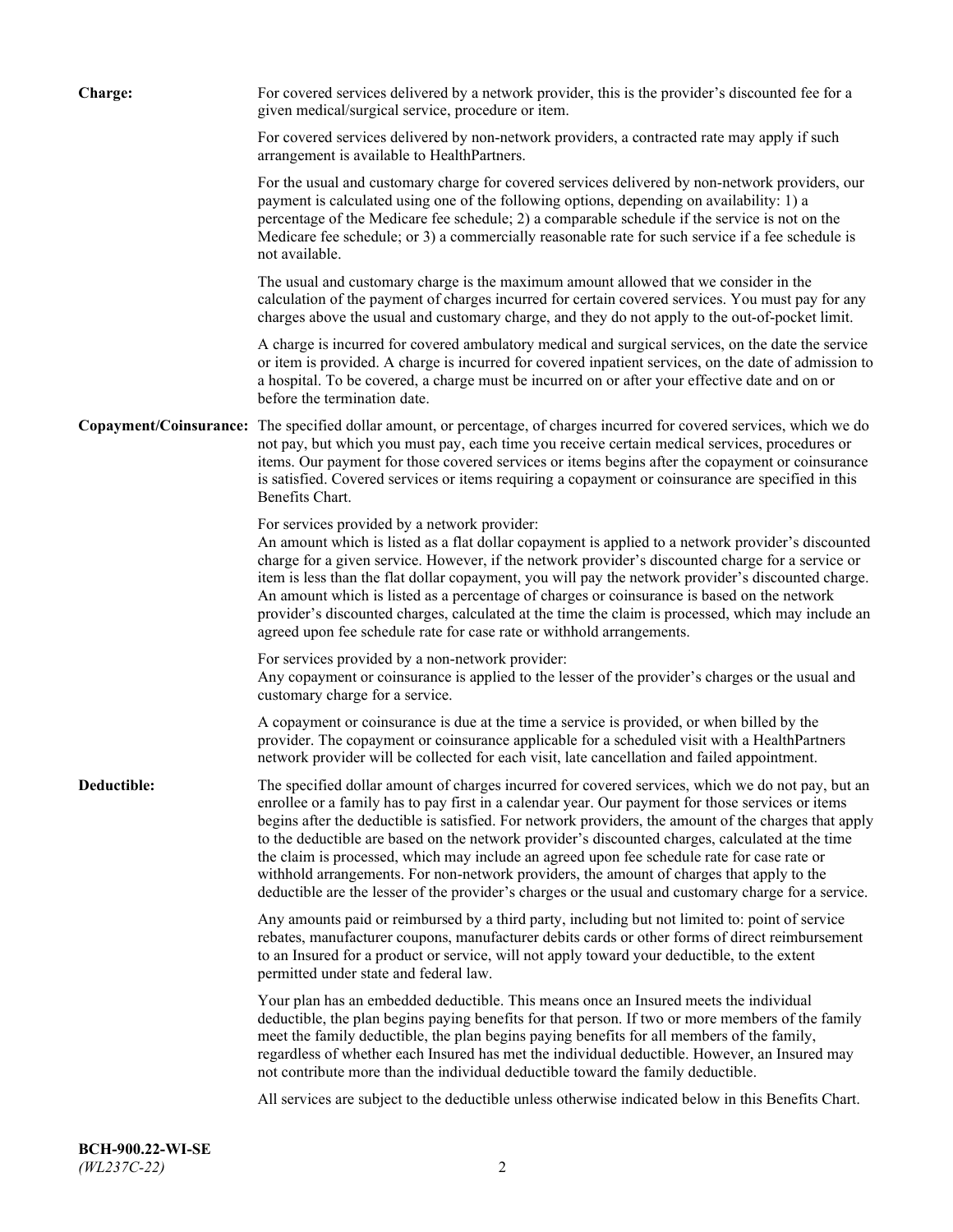| Formulary:                                 | This is a current list, which may be revised from time to time, of prescription drugs, medications,<br>equipment and supplies covered by us as indicated in this Benefits Chart which are covered at the<br>highest benefit level. Some drugs on the formulary may require prior authorization to be covered<br>as formulary drugs. The formulary, and information on drugs that require prior authorization, are<br>available by calling Member Services, or logging on to your "myHealthPartners" account at<br>healthpartners.com. |
|--------------------------------------------|---------------------------------------------------------------------------------------------------------------------------------------------------------------------------------------------------------------------------------------------------------------------------------------------------------------------------------------------------------------------------------------------------------------------------------------------------------------------------------------------------------------------------------------|
| <b>Generic Drug:</b>                       | A prescription drug, approved by the Food and Drug Administration (FDA), that the FDA has<br>determined is comparable to a brand name drug product in dosage form, strength, route of<br>administration, quality, intended use and documented bioequivalence. Generally, generic drugs<br>cost less than brand name drugs. Some brand name drugs may be covered at the generic drug<br>benefit level if this is indicated on the formulary.                                                                                           |
| <b>Lifetime Maximum</b><br><b>Benefit:</b> | The specified coverage limit actually paid by us for services and/or charges incurred by you for any<br>given procedure or diagnosis. Payment of benefits under this Benefits Chart ceases when that lifetime<br>maximum benefit is reached. You have to pay for any subsequent charges.                                                                                                                                                                                                                                              |
| <b>Non-Formulary Drug:</b>                 | This is a prescription drug, approved by the Food and Drug Administration (FDA), that is not on<br>the formulary, is medically necessary and is not investigative or experimental or otherwise<br>excluded under the Certificate.                                                                                                                                                                                                                                                                                                     |
| <b>Out-of-Pocket Expenses:</b>             | You pay the specified copayments/coinsurance and deductibles applicable for particular services,<br>subject to the out-of-pocket limit described below. These amounts are in addition to the monthly<br>premium payments.                                                                                                                                                                                                                                                                                                             |
| <b>Out-of-Pocket Limit:</b>                | You pay the copayments/coinsurance and deductibles for covered services, to the individual or<br>family out-of-pocket limit. Thereafter we cover 100% of the charges incurred for all other covered<br>services, for the rest of the calendar year. You pay amounts greater than the out-of-pocket limit if<br>you exceed any lifetime maximum benefit or any visit or day limits.                                                                                                                                                    |
|                                            | Non-Network Benefits above the usual and customary charge (see definition of charge above) do<br>not apply to the out-of-pocket limit.                                                                                                                                                                                                                                                                                                                                                                                                |
|                                            | Non-Network Benefits for transplant surgery do not apply to the out-of-pocket limit.                                                                                                                                                                                                                                                                                                                                                                                                                                                  |
|                                            | Any amounts paid or reimbursed by a third party, including but not limited to: point of service<br>rebates, manufacturer coupons, manufacturer debit cards or other forms of direct reimbursement to<br>an Insured for a product or service, will not apply as an out-of-pocket expense, to the extent<br>permitted under state and federal law.                                                                                                                                                                                      |
|                                            | You are responsible to keep track of the out-of-pocket expenses. Contact Member Services for<br>assistance in determining the amount paid by the enrollee for specific eligible services received.<br>Claims for reimbursement under the out-of-pocket limit provisions are subject to the same time<br>limits and provisions described under the "Claims Provisions" section of the Certificate.                                                                                                                                     |
| <b>Specialty Drug List:</b>                | This is a current list, which may be revised from time to time, of prescription drugs, medications,<br>equipment and supplies, which are typically bio-pharmaceuticals. The purpose of a specialty drug<br>list is to facilitate enhanced monitoring of complex therapies used to treat specific conditions.<br>Specialty drugs are covered by us as indicated in this Benefits Chart. The specialty drug list is<br>available by calling Member Services, or logging on to your "myHealthPartners" account at<br>healthpartners.com. |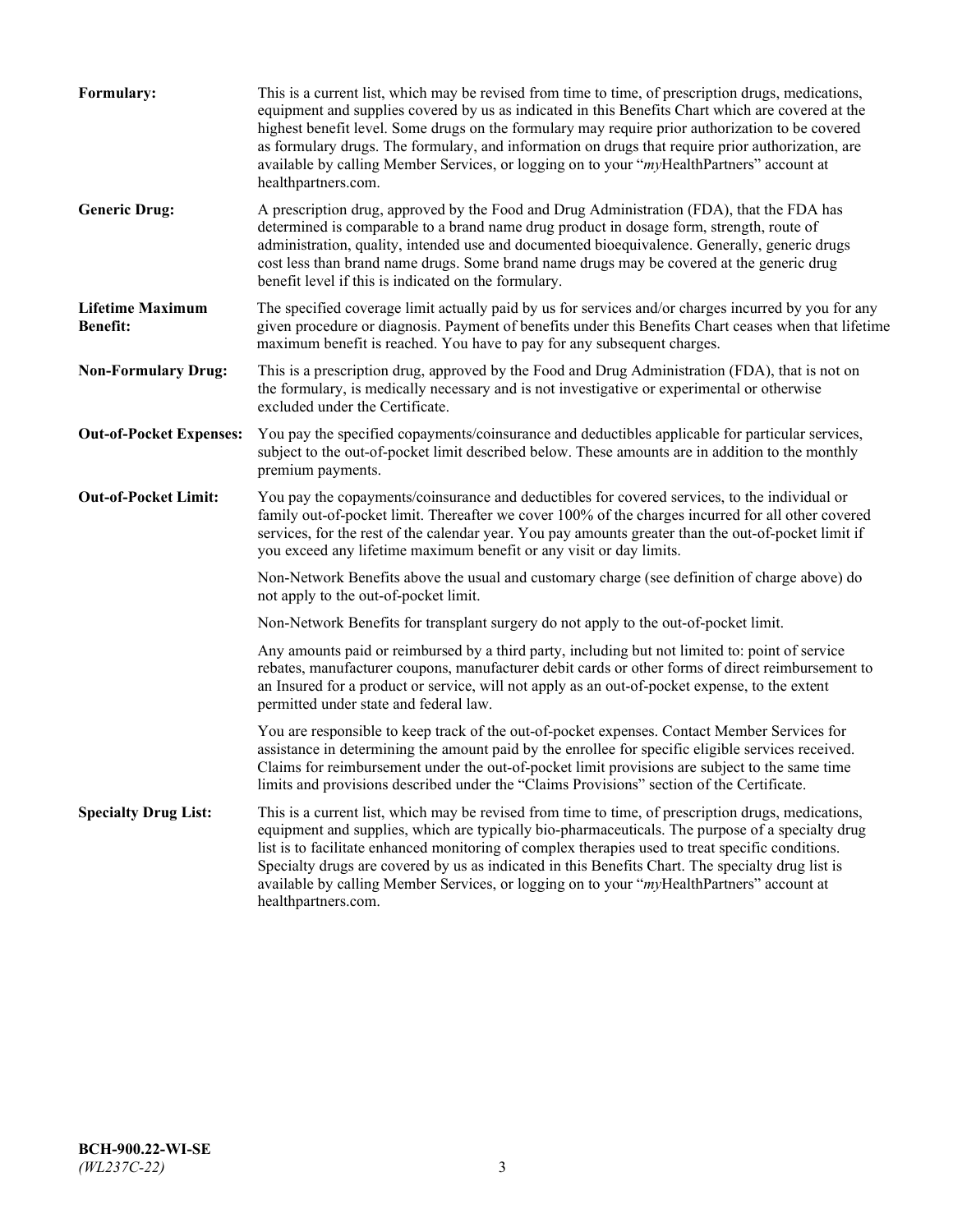### **DEDUCTIBLES AND OUT-OF-POCKET LIMITS**

#### **Individual calendar year deductible**

| <b>Network Benefits</b> | <b>Non-Network Benefits</b> |
|-------------------------|-----------------------------|
| \$3,000                 | \$10,000                    |

### **Family calendar year deductible**

| <b>Network Benefits</b> | <b>Non-Network Benefits</b> |
|-------------------------|-----------------------------|
| \$6,000                 | \$20,000                    |

Separate deductibles must be satisfied under the Network Benefits and Non-Network Benefits.

Your plan has an embedded deductible. This means once an Insured meets the individual deductible, the plan begins paying benefits for that person. If two or more members of the family meet the family deductible, the plan begins paying benefits for all members of the family, regardless of whether each Insured has met the individual deductible. However, an Insured may not contribute more than the individual deductible toward the family deductible.

Any amounts paid or reimbursed by a third party, including but not limited to: point of service rebates, manufacturer coupons, manufacturer debits cards or other forms of direct reimbursement to an Insured for a product or service, will not apply toward your deductible, to the extent permitted under state and federal law.

#### **Individual calendar year out-of-pocket limit**

| Network Benefits | <b>Non-Network Benefits</b> |
|------------------|-----------------------------|
| \$5,000          | \$30,000                    |

#### **Family calendar year out-of-pocket limit**

| <b>Network Benefits</b> | <b>Non-Network Benefits</b> |
|-------------------------|-----------------------------|
| \$10,000                | \$60,000                    |

Separate Out-of-Pocket Limits must be satisfied under Network Benefits and Non-Network Benefits.

Non-Network Benefits above the usual and customary charge will not apply to the individual or family Out-of-Pocket Limit.

Non-Network Benefits for transplant surgery do not apply to the Out-of-Pocket Limit.

Any amounts paid or reimbursed by a third party, including but not limited to: point of service rebates, manufacturer coupons, manufacturer debit cards or other forms of direct reimbursement to an Insured for a product or service, will not apply as an out-of-pocket expense, to the extent permitted under state and federal law.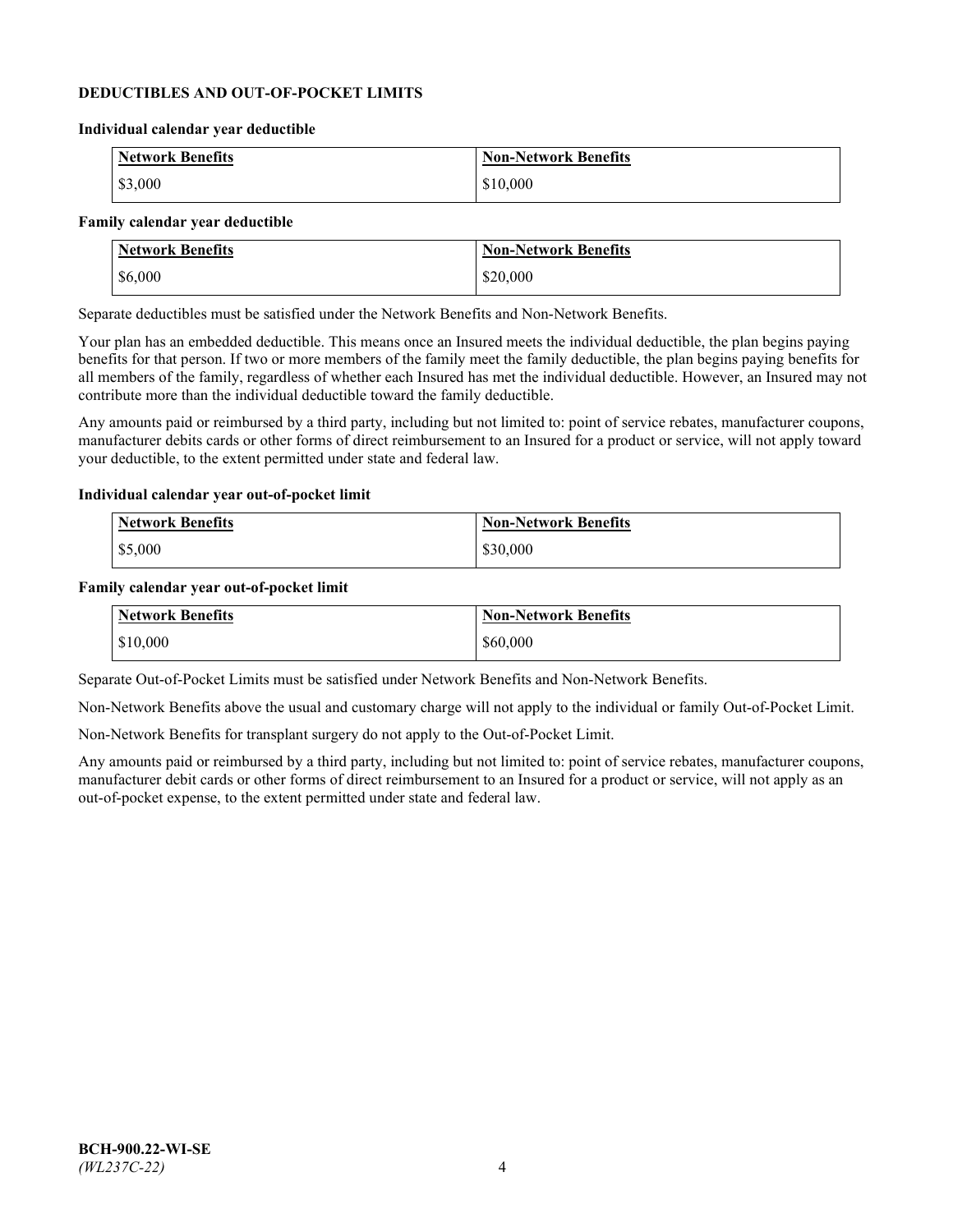# **AMBULANCE AND MEDICAL TRANSPORTATION**

### **Covered Services:**

We cover ambulance and medical transportation for medical emergencies.

We also cover medically necessary, non-emergency transportation if it meets our medical coverage criteria. Covered services and supplies are based on established medical policies, which are subject to periodic review and modification by the medical directors. These medical policies (medical coverage criteria) and applicable prior authorization requirements are available by calling Member Services, or logging on to your "*my*HealthPartners" account a[t healthpartners.com.](https://www.healthpartners.com/hp/index.html)

| Network Benefits             | <b>Non-Network Benefits</b> |
|------------------------------|-----------------------------|
| 70% of the charges incurred. | See Network Benefits.       |

#### **Not Covered:**

See "Services Not Covered" in the Certificate.

# **AUTISM SERVICES**

### **Covered Services:**

We cover prior authorized evidence-based intensive-level and nonintensive-level treatment of autism spectrum disorders (autism disorder, Asperger's syndrome or pervasive development disorder not otherwise specified).

Covered services are based on established medical policies, which are subject to periodic review and modification by the medical directors. These medical policies (medical coverage criteria) are available by calling Member Services, or logging on to your "*my*HealthPartners" account at [healthpartners.com.](https://www.healthpartners.com/hp/index.html)

Your network provider will coordinate the prior authorization process for any autism treatment services. You may call Member Services at 952-883-5000 or toll-free at 855-813-3888 if you have any questions or concerns regarding the authorization process.

Please call Member Services at 952-883-5000 or toll-free at 855-813-3888 to request authorization for autism treatment services from a non-network provider.

**Intensive-level services** for children diagnosed with autism spectrum disorders. Intensive-level services must begin on or after 2 years of age and end before 9 years of age. Intensive-level services, on average, are services provided for more than 20 hours of treatment per week. (The average number of hours a week is calculated over a six-month period.)

| Network Benefits                         | <b>Non-Network Benefits</b>              |
|------------------------------------------|------------------------------------------|
| 70% of the charges incurred.             | 50% of the charges incurred.             |
| Limited to 240 visits per calendar year. | Limited to 240 visits per calendar year. |

The maximum number of visits is combined for Network Benefits and Non-Network Benefits. Visit limits are based on the minimum coverage amounts available at the time of publication. Additional visits may be available if required due to revised minimum coverage amounts being issued by the Office of the Commissioner of Insurance. See our medical coverage criteria for current visit limits.

#### **Intensive-level services lifetime maximum benefit**

| Network Benefits                                                     | <b>Non-Network Benefits</b>                                          |
|----------------------------------------------------------------------|----------------------------------------------------------------------|
| 4 years of cumulative services under this plan or any<br>other plan. | 4 years of cumulative services under this plan or any<br>other plan. |

The Lifetime Maximum Benefit is combined for Network Benefits and Non-Network Benefits.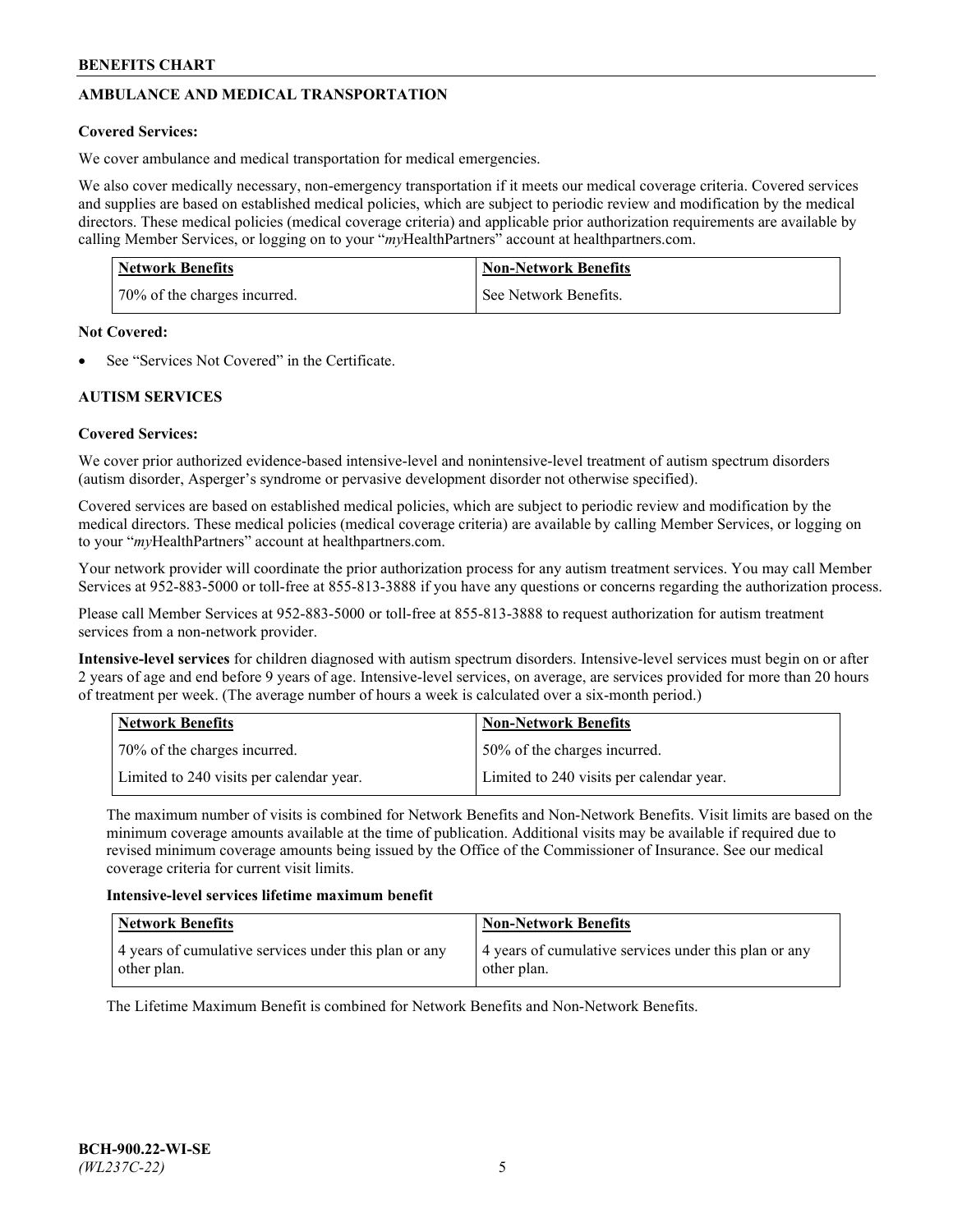**Nonintensive-level services** for Insureds diagnosed with autism spectrum disorders

| Network Benefits                         | <b>Non-Network Benefits</b>              |
|------------------------------------------|------------------------------------------|
| 70% of the charges incurred.             | 150% of the charges incurred.            |
| Limited to 120 visits per calendar year. | Limited to 120 visits per calendar year. |

The maximum number of visits is combined for Network Benefits and Non-Network Benefits. Visit limits are based on the minimum coverage amounts available at the time of publication. Additional visits may be available if required due to revised minimum coverage amounts being issued by the Office of the Commissioner of Insurance. See our medical coverage criteria for current visit limits.

## **Not Covered:**

See "Services Not Covered" in the Certificate.

# **BEHAVIORAL HEALTH SERVICES**

### **Covered Services:**

Covered services are based on established medical policies, which are subject to periodic review and modification by the medical directors. These medical policies (medical coverage criteria) are available by calling Member Services, or logging on to your "*my*HealthPartners" account at [healthpartners.com.](https://www.healthpartners.com/hp/index.html)

**Transitional treatment services:** These are services for the treatment of nervous or mental disorders and substance use disorders which are provided to an Insured in a less restrictive manner than are inpatient hospital services but in a more intensive manner than are outpatient services. Transitional treatment services are services offered by a provider, and certified by the Wisconsin Department of Health Services for each of the following (except the last bulleted item):

- Mental health services for covered adults in a day treatment program.
- Mental health services for covered children in a day hospital treatment program.
- Services for persons with chronic mental illness provided through a community support program.
- Residential treatment programs for covered persons with substance use disorder.
- Substance use disorder services in a day treatment program.
- Services for persons who are experiencing a mental health crisis or who are in a situation likely to turn into a mental health crisis if support is not provided.
- Intensive outpatient programs for the treatment of psychoactive substance use disorders provided in accordance with the patient placement criteria of the American Society of Addiction Medicine.

### **Mental health services**

We cover services for mental health diagnoses as described in the Diagnostic and Statistical Manual of Mental Disorders – Fifth Edition (DSM 5) (most recent edition).

We provide coverage for mental health treatment ordered by a Wisconsin court under a valid court order that is issued on the basis of a behavioral care evaluation performed by a licensed psychiatrist or doctoral level licensed psychologist, which includes a diagnosis and an individual treatment plan for care in the most appropriate, least restrictive environment. We must be given a copy of the court order and the behavioral care evaluation, and the service must be a covered benefit under this plan, and the service must be provided by a network provider, or other provider as required by law.

**Outpatient services:** We cover medically necessary outpatient professional mental health services for evaluation, crisis intervention, and treatment of mental health disorders.

A comprehensive diagnostic assessment will be used as the basis for a determination by a mental health professional, concerning the appropriate treatment and the extent of services required.

Outpatient services we cover for a diagnosed mental health condition include the following:

- Individual, group, family and multi-family therapy.
- Medication management provided by a physician, certified nurse practitioner, or physician's assistant.
- Psychological testing services for the purposes of determining the differential diagnoses and treatment planning for patients currently receiving behavioral health services.
- Partial hospitalization services in a licensed hospital or community mental health center.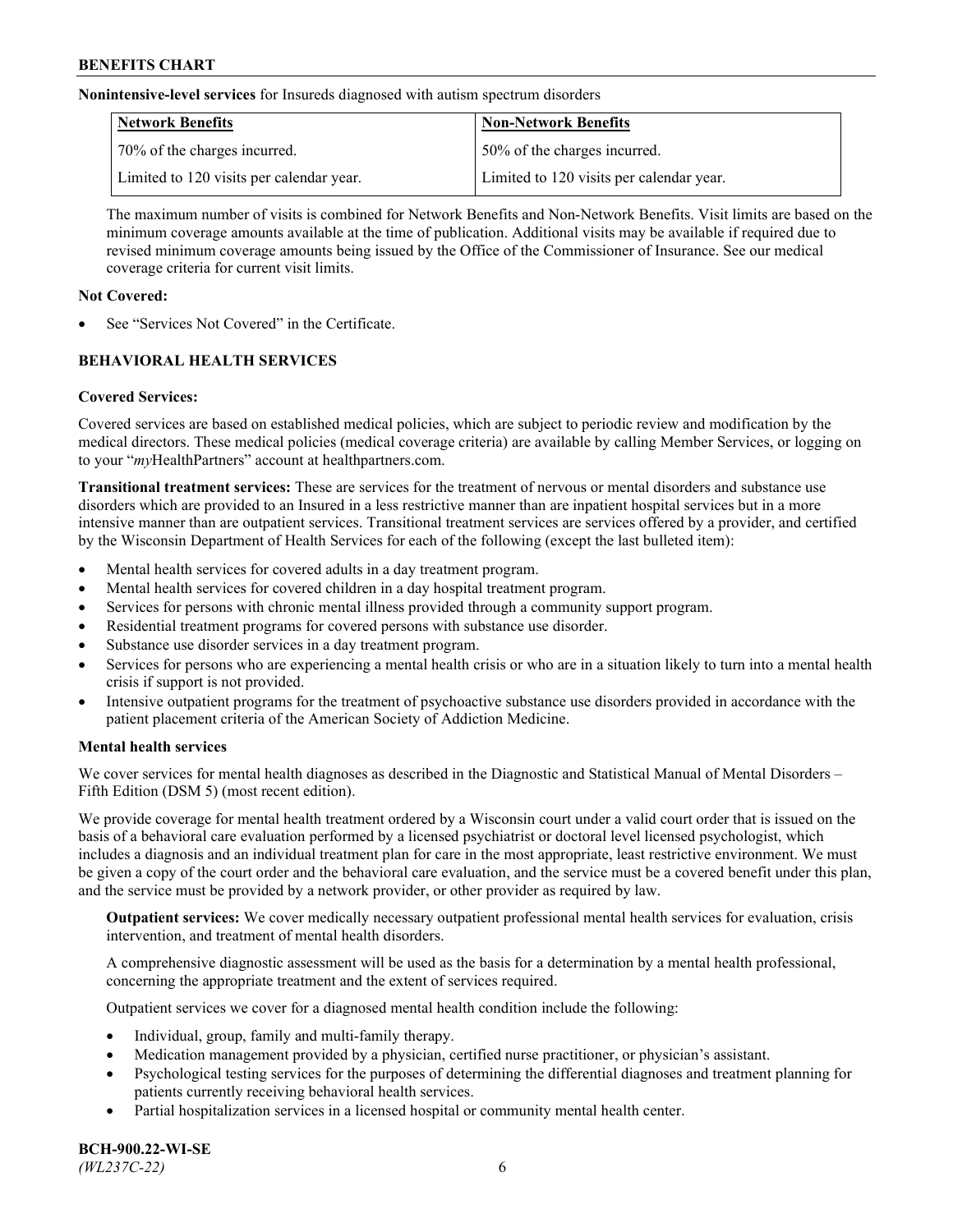- Psychotherapy and nursing services provided in the home if authorized by us.
- Treatment for gender dysphoria.

| Network Benefits             | <b>Non-Network Benefits</b>  |
|------------------------------|------------------------------|
| 70% of the charges incurred. | 50% of the charges incurred. |

### **Group therapy**

| <b>Network Benefits</b>      | <b>Non-Network Benefits</b>   |
|------------------------------|-------------------------------|
| 70% of the charges incurred. | 150% of the charges incurred. |

### **Inpatient services, including mental health residential treatment services:** We cover the following:

- Medically necessary inpatient services in a hospital and professional services for treatment of mental health disorders. Medical stabilization is covered under inpatient hospital services in the "Hospital and Skilled Nursing Facility Services" section.
- Medically necessary mental health residential treatment services. This care must be authorized by us and provided by a hospital or residential behavioral health treatment facility licensed by the local state or Department of Health and Human Services. Services not covered under this benefit include halfway houses, group homes, extended care facilities, shelter services, correctional services, detention services, transitional services, group residential services, foster care services and wilderness programs.

| Network Benefits             | Non-Network Benefits         |
|------------------------------|------------------------------|
| 70% of the charges incurred. | 50% of the charges incurred. |

**Transitional treatment services:** We cover transitional treatment services described above for treatment of mental and nervous disorders.

| <b>Network Benefits</b>      | <b>Non-Network Benefits</b>  |
|------------------------------|------------------------------|
| 70% of the charges incurred. | 50% of the charges incurred. |

### **Substance use disorder treatment services**

We cover medically necessary services for assessments by a licensed alcohol and drug counselor and treatment of substance use disorders as defined in the latest edition of the DSM 5.

**Outpatient services:** We cover medically necessary outpatient professional services for diagnosis and treatment of substance use disorders. Substance use disorder treatment services must be provided by a program licensed by the local Department of Health Services.Outpatient services we cover for a diagnosed substance use disorder include the following:

- Individual, group, family, and multi-family therapy provided in an office setting.
- Opiate replacement therapy including methadone and buprenorphine treatment.

| Network Benefits             | Non-Network Benefits         |
|------------------------------|------------------------------|
| 70% of the charges incurred. | 50% of the charges incurred. |

**Inpatient services:** We cover the following:

- Medically necessary inpatient services in a hospital or a licensed residential primary treatment center.
- Services provided in a hospital that is licensed by the local state and accredited by Medicare.
- Detoxification services in a hospital or community detoxification facility if it is licensed by the local Department of Health Services.

| Network Benefits             | Non-Network Benefits         |
|------------------------------|------------------------------|
| 70% of the charges incurred. | 50% of the charges incurred. |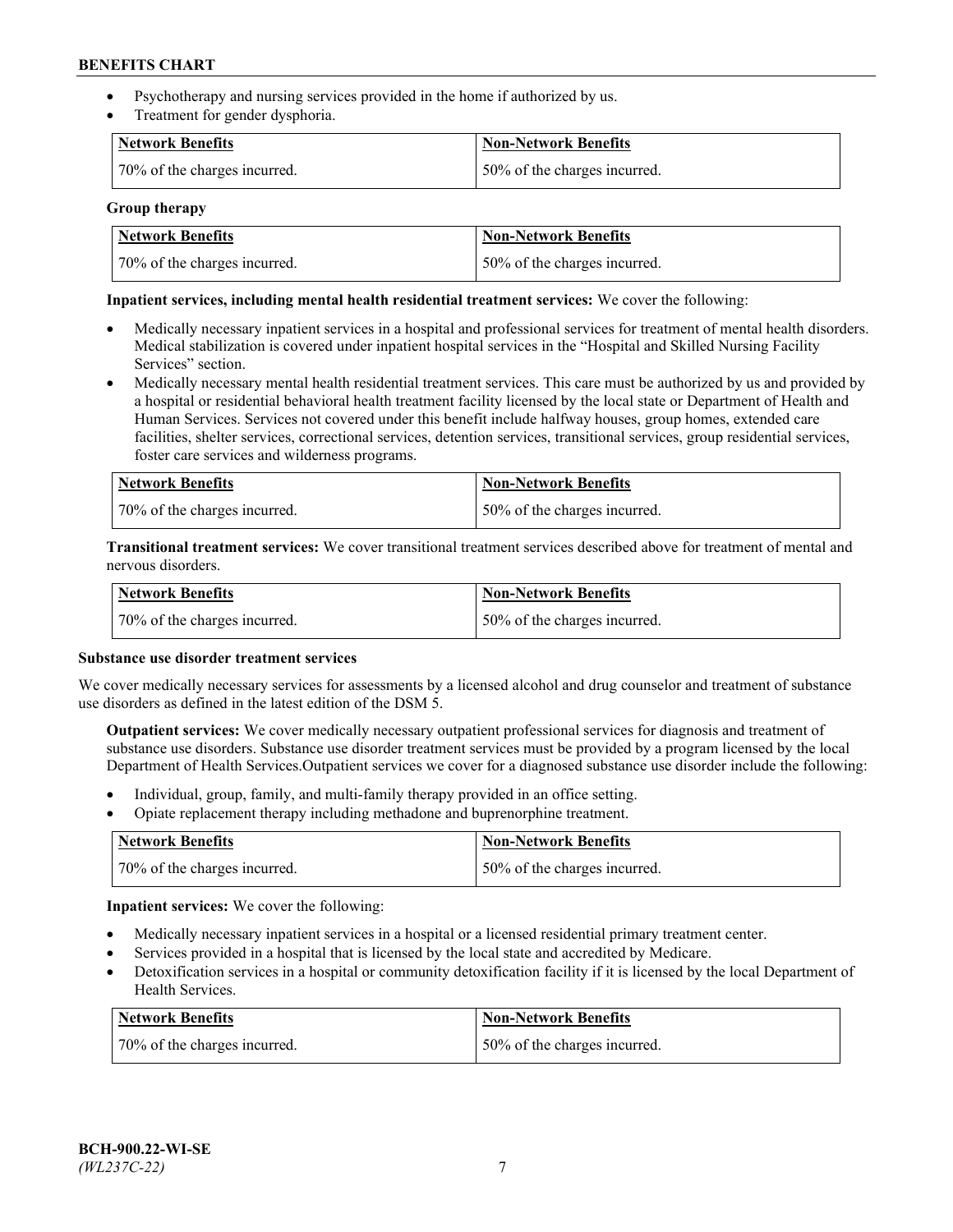**Transitional treatment services:** We cover transitional treatment services described above for treatment of substance use disorders.

| Network Benefits             | Non-Network Benefits          |
|------------------------------|-------------------------------|
| 70% of the charges incurred. | 150% of the charges incurred. |

**Out-of-area services for Wisconsin students:** If a dependent child is a student in a school located in Wisconsin, but outside of our service area, we cover mental health and substance use disorder services as required under Wisconsin Statute 609.655.

- The student may have a clinical assessment from a local, non-network mental health or substance use disorder treatment provider at the network benefit level when prior authorized by us.
- If outpatient services are recommended in the clinical assessment, five outpatient visits from a non-network provider will be covered at the network benefit level.
- Our Medical Director will determine the need for continuing treatment by the non-network provider; additional visits may be approved.
- Coverage for the outpatient services will not be provided if the recommended treatment would keep the student from attending school on a regular basis or if the student is no longer attending the school full-time.

This benefit is subject to the limitations shown in this "Behavioral Health Services" section.

| Network Benefits             | <b>Non-Network Benefits</b> |
|------------------------------|-----------------------------|
| 70% of the charges incurred. | Not applicable.             |

A dependent child enrolled in a school outside of the state of Wisconsin is not eligible for this benefit.

### **Not Covered:**

See "Services Not Covered" in the Certificate.

## **CHIROPRACTIC SERVICES**

### **Covered Services:**

We cover chiropractic services for rehabilitative care. Chiropractic services are adjustments to any abnormal articulations of the human body, especially those of the spinal column, for the purpose of giving freedom of action to impinged nerves that may cause pain or deranged function.

Massage therapy which is performed in conjunction with other treatment/modalities by a chiropractor, is part of a prescribed treatment plan and is not billed separately is covered.

| Network Benefits             | <b>Non-Network Benefits</b>   |
|------------------------------|-------------------------------|
| 70% of the charges incurred. | 150% of the charges incurred. |

### **Not Covered:**

- Massage therapy for the purpose of comfort or convenience of the Insured.
- See "Services Not Covered" in the Certificate.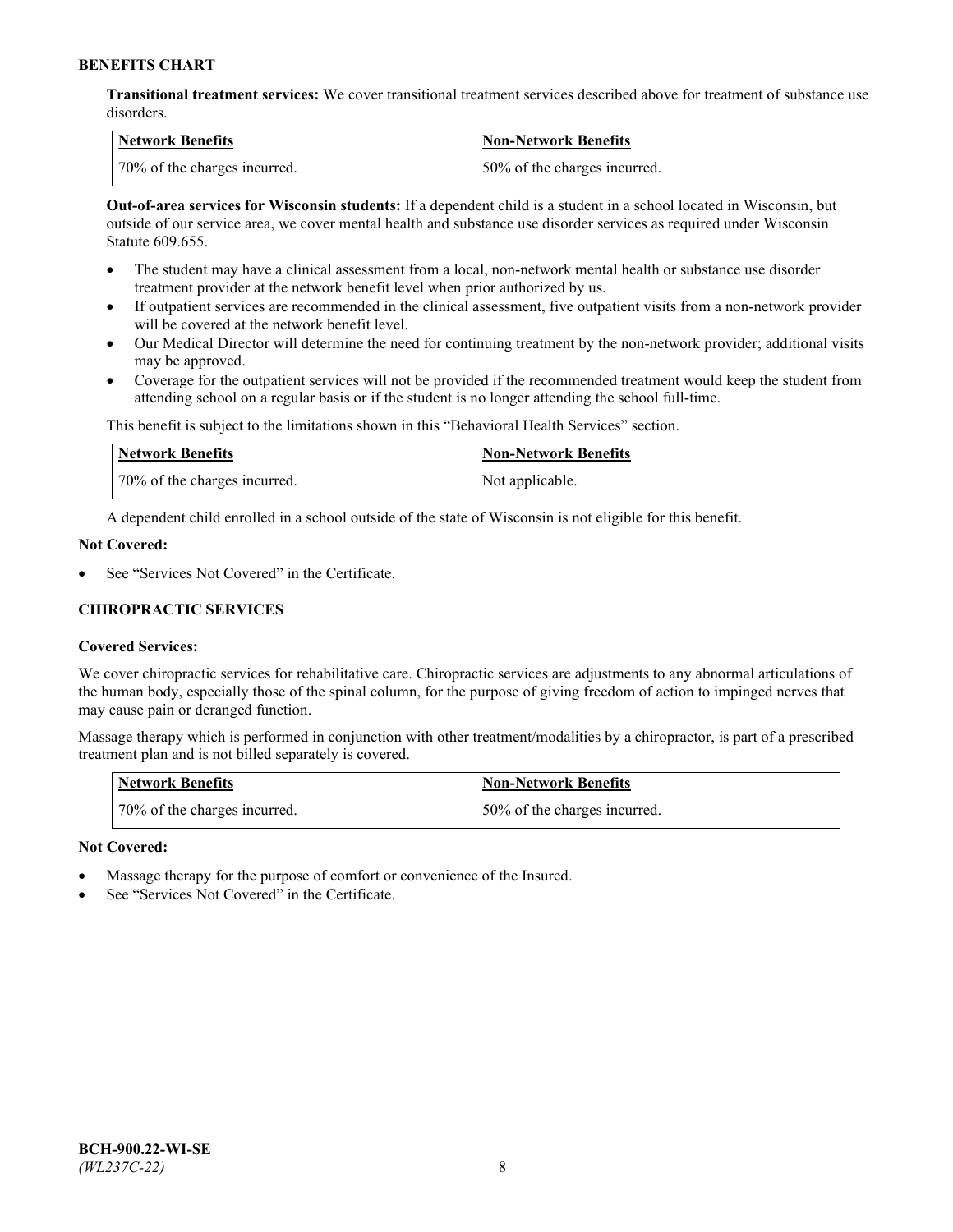# **CLINICAL TRIALS**

## **Covered Services:**

We cover certain routine services if you participate in a Phase I, Phase II, Phase III or Phase IV approved clinical trial that is conducted in relation to the prevention, detection, or treatment of cancer or other life-threatening disease or condition as defined in the Affordable Care Act. Approved clinical trials include (1) federally funded trials when the study or investigation is approved or funded by any of the federal agencies defined in the Public Health Services Act, section 2709 (d) (1) (A); (2) the study or investigation is conducted under an investigational new drug application reviewed by the Food and Drug Administration; and (3) the study or investigation is a drug trial that is exempt from having such an investigational new drug application. We cover routine patient costs for services that would be eligible under the Certificate and this Benefits Chart if the service were provided outside of a clinical trial.

| <b>Network Benefits</b>                                 | <b>Non-Network Benefits</b>                           |
|---------------------------------------------------------|-------------------------------------------------------|
| Coverage level is same as corresponding Network         | Coverage level is same as corresponding               |
| Benefits, depending on type of service provided such as | Non-Network Benefits, depending on type of service    |
| Office Visits for Illness or Injury, Inpatient or       | provided such as Office Visits for Illness or Injury, |
| Outpatient Hospital Services.                           | Inpatient or Outpatient Hospital Services.            |

### **Not Covered:**

- The investigative or experimental item, device or service itself.
- Items or services that are provided solely to satisfy data collection and analysis needs and that are not used in the direct clinical management of the patient.
- A service that is clearly inconsistent with widely accepted and established standards of care for a particular diagnosis.
- See "Services Not Covered" in the Certificate.

# **DENTAL SERVICES**

### **Covered Services:**

We cover services as described below.

**Accidental dental services:** We cover dentally necessary services to treat and restore damage done to sound, natural, unrestored teeth as a result of an accidental injury. Coverage is for damage caused by external trauma to face and mouth only, not for cracked or broken teeth, which result from biting or chewing. We cover restorations, root canals, crowns and replacement of teeth lost that are directly related to the accident in which the Insured was involved. We cover initial exam, x-rays and palliative treatment including extractions, and other oral surgical procedures directly related to the accident. Subsequent treatment must be initiated within the specified time-frame and must be directly related to the accident. We do not cover restoration and replacement of teeth that are not "sound and natural" at the time of the accident.

Full mouth rehabilitations to correct occlusion (bite) and malocclusion (misaligned teeth not due to the accident) are not covered.

When an implant-supported dental prosthetic treatment is pursued, the accidental dental benefit will be applied to the prosthetic procedure. Benefits are limited to the amount that would be paid toward the placement of a removable dental prosthetic appliance that could be used in the absence of implant treatment. Care must be provided or pre-authorized by a HealthPartners dentist.

| <b>Network Benefits</b>      | <b>Non-Network Benefits</b>  |
|------------------------------|------------------------------|
| 70% of the charges incurred. | 50% of the charges incurred. |

For all accidental dental services, treatment and/or restoration must be initiated within six months of the date of the injury. Coverage is limited to the initial course of treatment and/or initial restoration. Services must be provided within 24 months of the date of injury to be covered.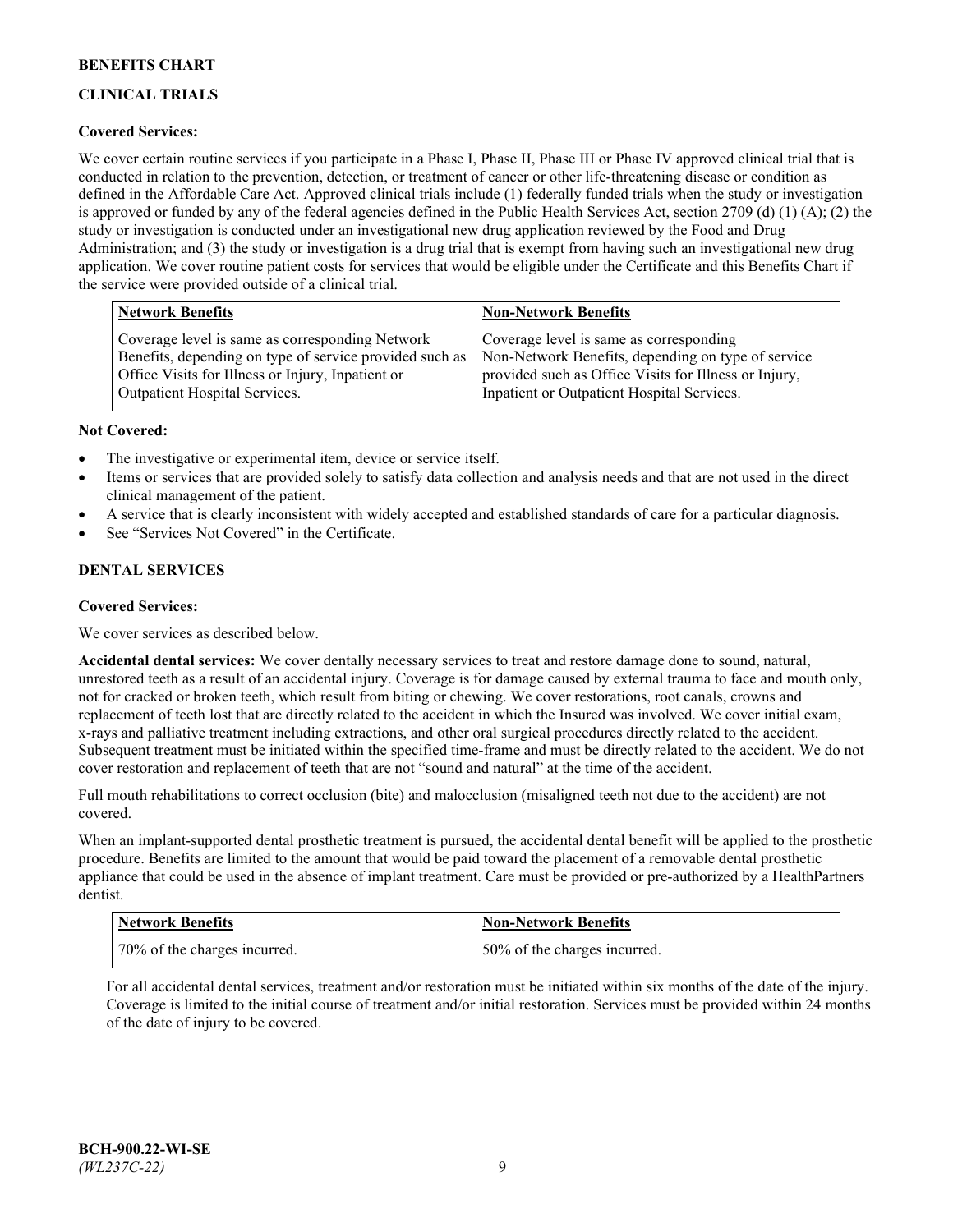# **Medical referral dental services**

**Medically necessary outpatient dental services:** We cover medically necessary outpatient dental services. Coverage is limited to dental services required for treatment of an underlying medical condition, e.g., removal of teeth to complete radiation treatment for cancer of the jaw, cysts and lesions.

| <b>Network Benefits</b>       | Non-Network Benefits             |
|-------------------------------|----------------------------------|
| 170% of the charges incurred. | $150\%$ of the charges incurred. |

**Medically necessary hospitalization and anesthesia for dental care:** We cover medically necessary hospitalization for dental care. This is limited to charges incurred by an Insured who: (1) is a child under age 5; (2) is severely disabled; (3) has a medical condition, and requires hospitalization or general anesthesia for dental care treatment; or (4) is a child between ages 5 and 12 and care in dental offices has been attempted unsuccessfully and usual methods of behavior modification have not been successful, or when extensive amounts of restorative care, exceeding four appointments, are required. Coverage is limited to facility and anesthesia charges. Oral surgeon/dentist professional fees are not covered. The following are examples, though not all-inclusive, of medical conditions which may require hospitalization for dental services: severe asthma, severe airway obstruction or hemophilia. Hospitalization required due to the behavior of the Insured or due to the extent of the dental procedure is not covered.

| Network Benefits             | <b>Non-Network Benefits</b>  |
|------------------------------|------------------------------|
| 70% of the charges incurred. | 50% of the charges incurred. |

**Medical complications of dental care:** We cover medical complications of dental care. Treatment must be medically necessary care and related to medical complications of non-covered dental care, including complications of the head, neck, or substructures.

| Network Benefits             | Non-Network Benefits         |
|------------------------------|------------------------------|
| 70% of the charges incurred. | 50% of the charges incurred. |

**Oral surgery:** We cover oral surgery. Coverage is limited to treatment of medical conditions requiring oral surgery, such as treatment of oral neoplasm, non-dental cysts, fracture of the jaws, trauma of the mouth and jaws, and any other oral surgery procedures provided as medically necessary dental services.

| <b>Network Benefits</b>      | <b>Non-Network Benefits</b>   |
|------------------------------|-------------------------------|
| 70% of the charges incurred. | 150% of the charges incurred. |

**Treatment of cleft lip and cleft palate:** We cover treatment of cleft lip and cleft palate of a dependent child, including orthodontic treatment and oral surgery directly related to the cleft. Dental services which are not required for the treatment of cleft lip or cleft palate are not covered. If a dependent child covered under the Certificate and Benefits Chart is also covered under a dental plan which includes orthodontic services, that dental plan shall be considered primary for the necessary orthodontic services. Oral appliances are subject to the same copayment, conditions and limitations as durable medical equipment.

| <b>Network Benefits</b>                               | <b>Non-Network Benefits</b>                            |
|-------------------------------------------------------|--------------------------------------------------------|
| Coverage level is same as corresponding Network       | Coverage level is same as corresponding                |
| Benefits, depending on type of service provided, such | Non-Network Benefits, depending on type of service     |
| as Office Visits for Illness or Injury, Inpatient or  | provided, such as Office Visits for Illness or Injury, |
| Outpatient Hospital Services.                         | Inpatient or Outpatient Hospital Services.             |

**Treatment of temporomandibular disorder (TMD) and craniomandibular disorder (CMD):** We cover diagnostic procedures, surgical treatment and non-surgical treatment (including intraoral splint therapy devices) for temporomandibular disorder (TMD) and craniomandibular disorder (CMD), which is medically necessary care. Dental services which are not required to directly treat TMD or CMD are not covered.

| <b>Network Benefits</b>      | <b>Non-Network Benefits</b>   |
|------------------------------|-------------------------------|
| 70% of the charges incurred. | 150% of the charges incurred. |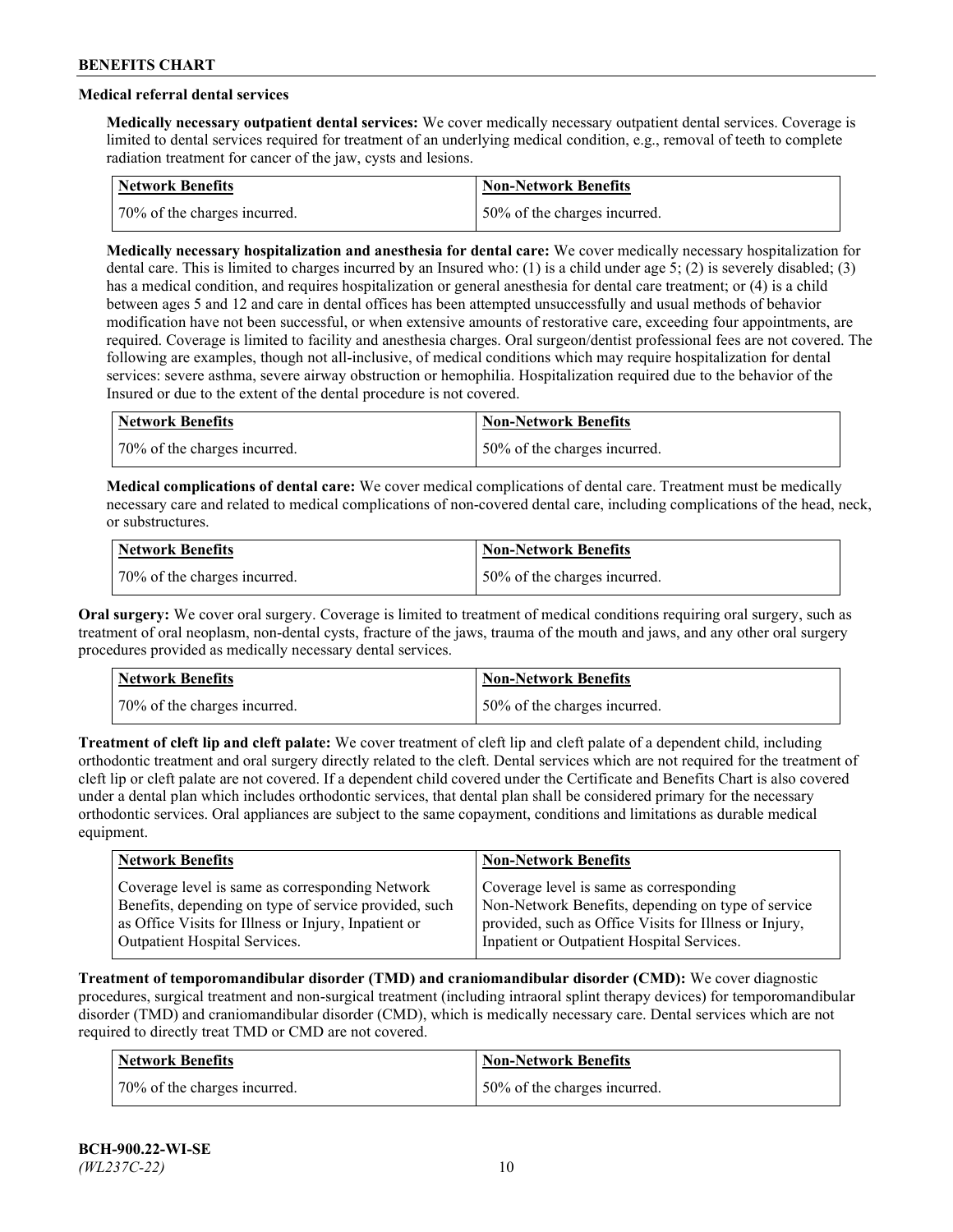# **Not Covered:**

- Dental treatment, procedures or services not listed in this Benefits Chart.
- Accident-related dental services if treatment is: (1) provided to teeth which are not sound and natural; (2) to teeth which have been restored; (3) initiated beyond six months from the date of the injury; (4) received beyond the initial treatment or restoration; or (5) received beyond 24 months from the date of injury.
- Oral surgery to remove wisdom teeth.
- Orthognathic treatment or procedures and all related services.
- See "Services Not Covered" in the Certificate.

### **DIABETES AND HYPERTENSION DISEASE MANAGEMENT PROGRAM**

### **Covered Services:**

If you meet criteria for coverage, you may qualify for the Diabetes and/or Hypertension Disease Management Program.

The program covers group health coaching which focuses on weight loss, exercise, behavior modification and health education through Omada Health.

| Network Benefits                                            | <b>Non-Network Benefits</b> |
|-------------------------------------------------------------|-----------------------------|
| 100% of the charges incurred.<br>Deductible does not apply. | Not applicable.             |

#### **Not Covered:**

See "Services Not Covered" in the Certificate.

# **DIABETIC EQUIPMENT AND SUPPLIES**

### **Covered Services:**

We cover physician prescribed medically appropriate and necessary drugs and supplies used in the management and treatment of diabetes for Insureds with gestational, Type I or Type II diabetes including durable diabetic equipment and disposable supplies, as described below.

Certain items are only covered if your condition meets our coverage criteria and obtained through an authorized vendor. For more information on what we cover and any prior authorization requirements, call Member Services or log on to your "*my*HealthPartners" account at [healthpartners.com.](http://www.healthpartners.com/)

Insulin and medications for diabetes are covered as outpatient drugs under the "Prescription Drug Services" section.

**Pumps and pump supplies.** These include diabetic insulin pumps, diabetic infusion pumps and infusion pump supplies such as infusion sets, tubing, connectors and syringe reservoirs.

| <b>Network Benefits</b>                                                                | <b>Non-Network Benefits</b>  |
|----------------------------------------------------------------------------------------|------------------------------|
| Pumps received at a pharmacy:<br>70% of the charges incurred.                          | 50% of the charges incurred. |
| Pumps received from a non-pharmacy<br>approved vendor:<br>70% of the charges incurred. |                              |

### **All other durable equipment and diabetic supplies**

Durable Diabetic Equipment and Supplies. These include continuous glucose monitoring system (CGMS), transmitter, sensors and receivers, diabetic blood glucose monitors and control/calibrating solutions (for checking accuracy or testing equipment and test strips).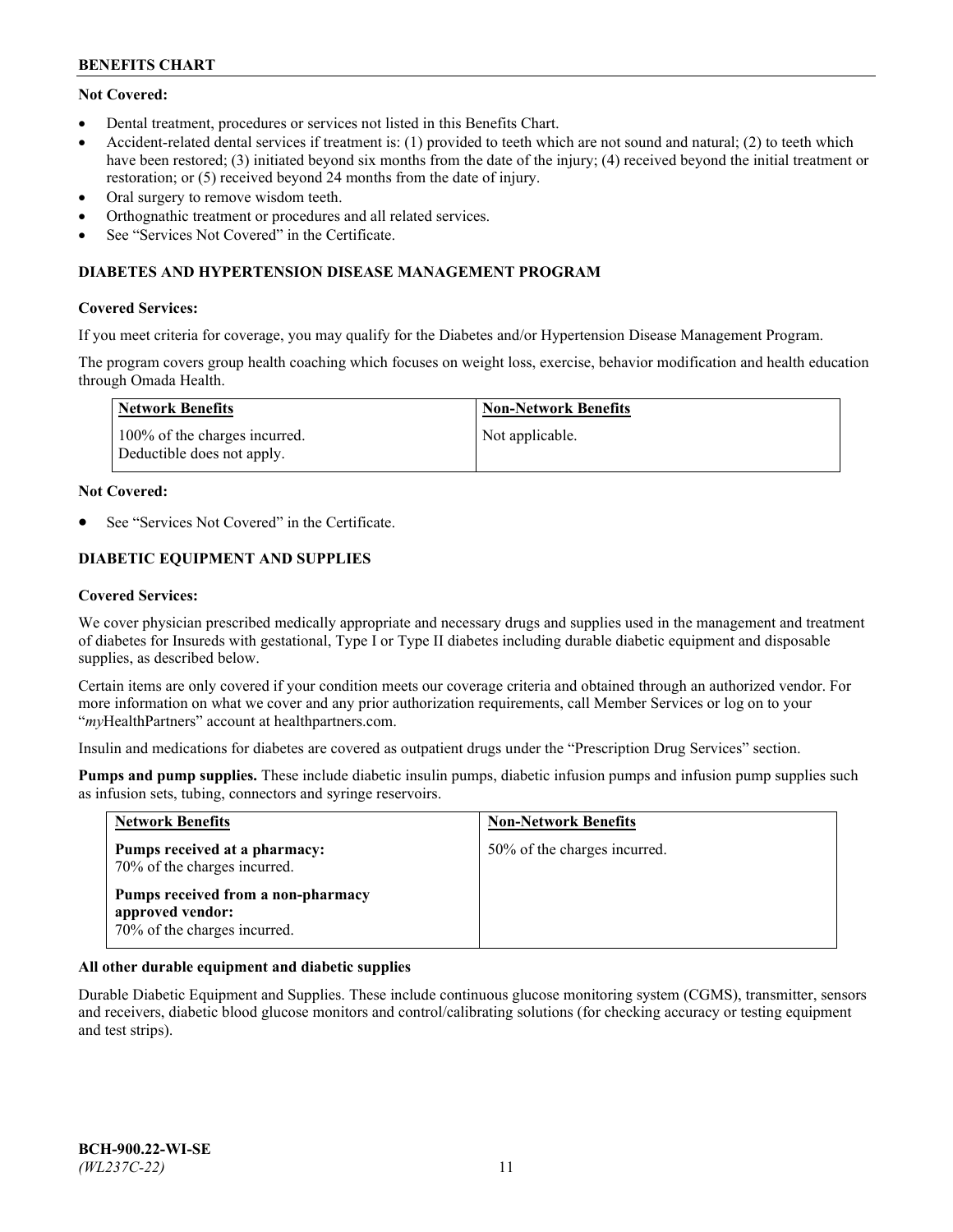Disposable Diabetic Supplies. These are one-time use supplies, including syringes, lancets, lancet devices, blood and urine ketone test strips, and needles.

Certain diabetic supplies and equipment must be purchased at a pharmacy.

| <b>Network Benefits</b>                                                                                              | <b>Non-Network Benefits</b>  |
|----------------------------------------------------------------------------------------------------------------------|------------------------------|
| If received through a pharmacy:<br>70% of the charges incurred.                                                      | 50% of the charges incurred. |
| If received through a non-pharmacy provider:<br>70% of the charges incurred if purchased from an<br>approved vendor. |                              |

### **Limitations:**

- No more than a 93-day supply of diabetic supplies are covered and dispensed at a time.
- We require that certain diabetic supplies and equipment be purchased at a pharmacy.
- Diabetic supplies and equipment are limited to certain models and brands.
- Durable medical equipment and supplies must be obtained from or repaired by approved vendors.
- Covered services and supplies are based on established medical policies which are subject to periodic review and modification by the medical directors. Our coverage policy for diabetic supplies includes information on our required models and brands. These medical policies (medical coverage criteria) are available by calling Member Services, or logging on to your "myHealthPartners" account at [healthpartners.com.](http://www.healthpartners.com/)

### **Not Covered:**

- Replacement or repair of any covered items, if the items are (i) damaged or destroyed by misuse, abuse or carelessness, (ii) lost; or (iii) stolen.
- Duplicate or similar items.
- Labor and related charges for repair of any covered items which are more than the cost of replacement by an approved vendor.
- Batteries for monitors and equipment.
- Sales tax, mailing, delivery charges, service call charges.
- See "Services Not Covered" in the Certificate.

# **DIAGNOSTIC IMAGING SERVICES**

#### **Covered Services:**

We cover diagnostic imaging, when ordered by a provider and provided in a clinic or outpatient hospital facility.

For Network Benefits, non-emergent, scheduled outpatient Magnetic Resonance Imaging (MRI) and Computed Tomography (CT) must be provided at a designated facility. Your physician or facility will obtain or verify prior authorization for these services, as needed.

We cover services provided in a clinic or outpatient hospital facility. To see the benefit level for inpatient hospital or skilled nursing facility services, see benefits under "Inpatient Hospital and Skilled Nursing Facility Services".

#### **Outpatient magnetic resonance imaging (MRI) and computed tomography (CT)**

| <b>Network Benefits</b>      | Non-Network Benefits         |
|------------------------------|------------------------------|
| 70% of the charges incurred. | 50% of the charges incurred. |

### **All other outpatient diagnostic imaging services**

#### **Services for illness or injury**

| <b>Network Benefits</b>      | <b>Non-Network Benefits</b>  |
|------------------------------|------------------------------|
| 70% of the charges incurred. | 50% of the charges incurred. |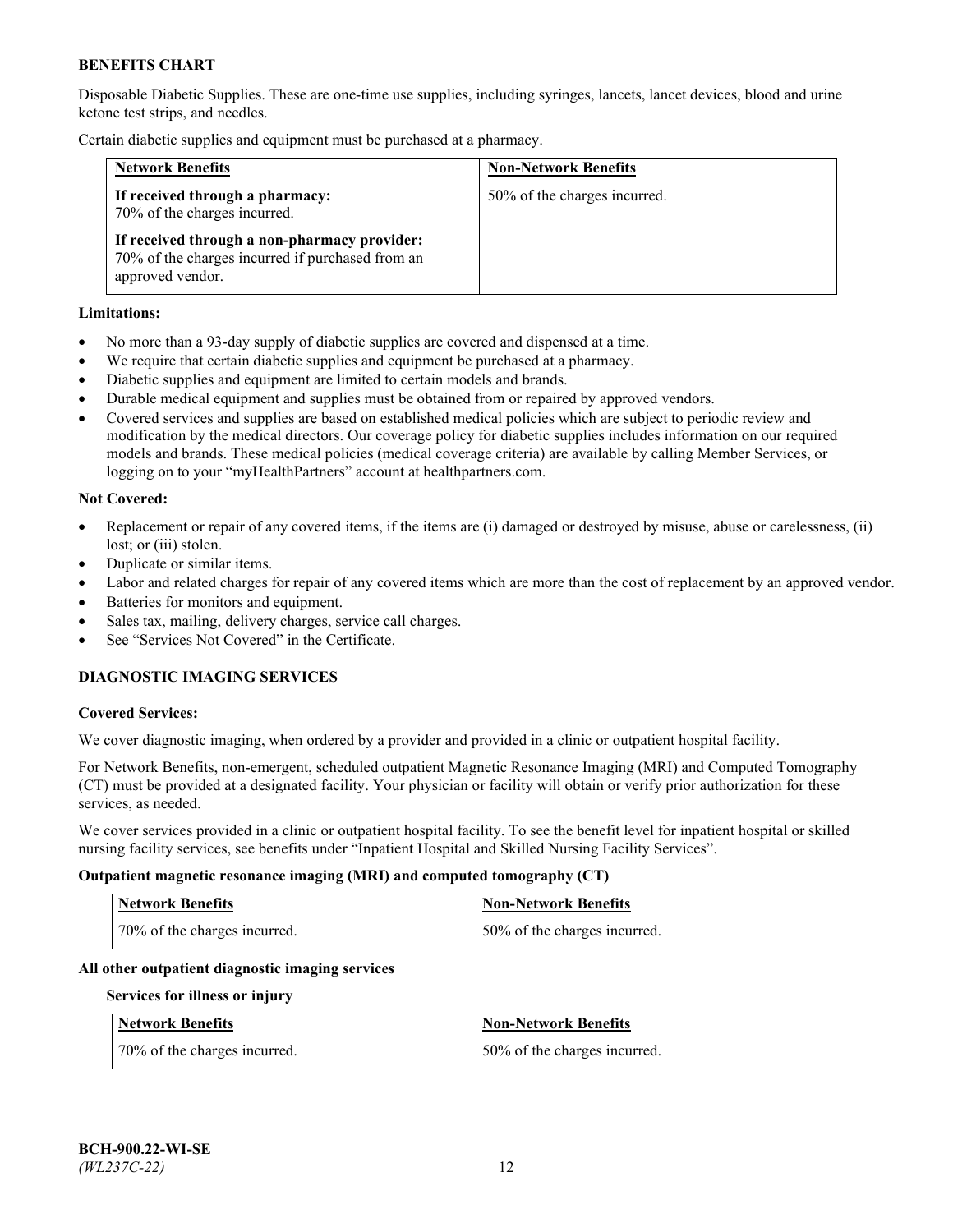### **Preventive services (MRI/CT procedures are not considered preventive)**

Diagnostic imaging services associated with preventive services are covered at the benefit level shown in the "Preventive Services" section of this Benefits Chart.

#### **Not Covered:**

See "Services Not Covered" in the Certificate.

# **DURABLE MEDICAL EQUIPMENT, PROSTHETICS, ORTHOTICS AND SUPPLIES**

### **Covered Services:**

We cover equipment and services, as described below.

We cover durable medical equipment and services, prosthetics, orthotics and supplies, subject to the limitations below, including certain disposable supplies and enteral feedings.

We cover external hearing aids, cochlear implants, and related treatment prescribed by a physician or by a licensed audiologist for Insureds under 18 years of age who have hearing loss.

We also cover basic hearing aids for Insureds age 18 or older for the correction of a hearing impairment.

Osseointegrated or bone-anchored hearing aids are only covered for Insureds who have hearing loss that is not correctable by any other procedure.

Hearing aids are limited to one basic, standard hearing aid for each ear every three years.

A basic hearing aid is defined as a hearing device that consists of a microphone, amplifier, volume control, battery and receiver, which is up to date using the latest technology. It does not include upgrades above and beyond the functionality of a basic hearing aid, including, but not limited to, hearing improvements for group settings, background noise, Bluetooth/remote control functionality, or extended warranties. Charges for upgrades above the cost of a basic, standard hearing aid are not covered.

Diabetic equipment and supplies are covered under the "Diabetic Equipment and Supplies" section.

#### **Special dietary treatment for phenylketonuria (PKU) if it meets our medical coverage criteria**

| <b>Network Benefits</b>      | <b>Non-Network Benefits</b>  |
|------------------------------|------------------------------|
| 70% of the charges incurred. | 50% of the charges incurred. |

### **Oral amino acid based elemental formula if it meets our medical coverage criteria**

| <b>Network Benefits</b>      | Non-Network Benefits         |
|------------------------------|------------------------------|
| 70% of the charges incurred. | 50% of the charges incurred. |

#### **All other durable medical equipment, prosthetics, orthotics and supplies**

| <b>Network Benefits</b>      | <b>Non-Network Benefits</b>  |
|------------------------------|------------------------------|
| 70% of the charges incurred. | 50% of the charges incurred. |

#### **Limitations:**

Coverage of durable medical equipment is limited by the following:

- Payment will not exceed the cost of an alternate piece of equipment or service that is effective and medically necessary.
- For prosthetic benefits, other than oral appliances for cleft lip and cleft palate, payment will not exceed the cost of an alternate piece of equipment or service that is effective, medically necessary and enables Insureds to conduct standard activities of daily living.
- We reserve the right to determine if an item will be approved for rental vs. purchase.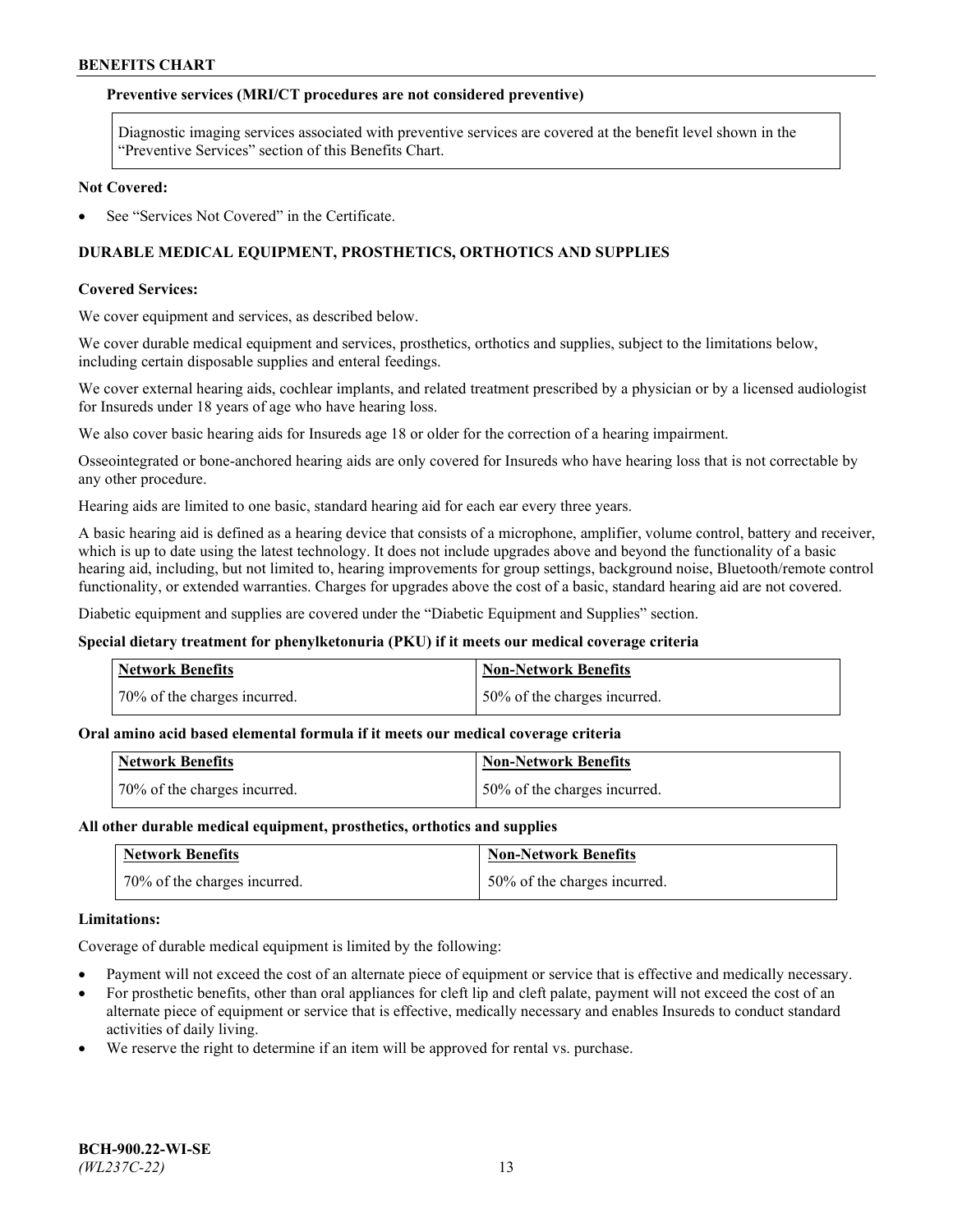- Durable medical equipment and supplies must be obtained from or repaired by approved vendors.
- Covered services and supplies are based on established medical policies which are subject to periodic review and modification by the medical or dental directors. Our medical policy for diabetic supplies includes information on our required models and brands. These medical policies (medical coverage criteria) are available by calling Member Services, or logging on to your "*my*HealthPartners" account a[t healthpartners.com.](http://www.healthpartners.com/)

# **Not Covered:**

Items which are not eligible for coverage include, but are not limited to:

- Replacement or repair of any covered items, if the items are (i) damaged or destroyed by misuse, abuse or carelessness, (ii) lost; or (iii) stolen.
- Duplicate or similar items.
- Labor and related charges for repair of any covered items which are more than the cost of replacement by an approved vendor.
- Sales tax, mailing, delivery charges, service call charges.
- Items which are primarily educational in nature or for hygiene, vocation, comfort, convenience or recreation.
- Communication aids or devices: equipment to create, replace or augment communication abilities including, but not limited to, speech processors, receivers, communication boards, or computer or electronic assisted communication.
- Implantable and osseointegrated or bone-anchored hearing aids and their fitting, except as specifically described in this Benefits Chart. This exclusion does not apply to cochlear implants.
- Eyeglasses, contact lenses and their fitting, measurement and adjustment, except as specifically described in this Benefits Chart.
- Hair prostheses (wigs).
- Household equipment which primarily has customary uses other than medical, such as, but not limited to, exercise cycles, air purifiers, central or unit air conditioners, water purifiers, non-allergenic pillows, mattresses or waterbeds.
- Household fixtures including, but not limited to, escalators or elevators, ramps, swimming pools and saunas.
- Modifications to the structure of the home including, but not limited to, wiring, plumbing or charges for installation of equipment.
- Vehicle, car or van modifications including, but not limited to, hand brakes, hydraulic lifts and car carrier.
- Rental equipment while owned equipment is being repaired by non-contracted vendors, beyond one month rental of medically necessary equipment.
- Other equipment and supplies, including but not limited to assistive devices, that we determine are not eligible for coverage.
- See "Services Not Covered" in the Certificate.

# **EMERGENCY AND URGENTLY NEEDED CARE SERVICES**

### **Covered Services:**

We cover services for emergency care and urgently needed care if the services are otherwise eligible for coverage under the Certificate.

**Urgently needed care.** These are services to treat an unforeseen illness or injury that:

- are required in order to prevent a serious deterioration in your health; and
- cannot be delayed until the next available clinic or office hours.

| <b>Network Benefits</b>      | <b>Non-Network Benefits</b> |
|------------------------------|-----------------------------|
| 70% of the charges incurred. | See Network Benefits.       |

**Emergency care.** These are services to treat:

- the sudden, unexpected onset of illness or injury which, if left untreated or unattended until the next available clinic or office hours, would result in hospitalization; or
- a condition requiring professional health services immediately necessary to preserve life or stabilize health.

Emergency care includes emergency services as defined in Division BB, Title I, Section 102 of the Consolidated Appropriations Act of 2021.

When reviewing claims for coverage of emergency services, our medical director will take into consideration a reasonable layperson's belief that the circumstances required immediate medical care that could not wait until the next working day or next available clinic appointment.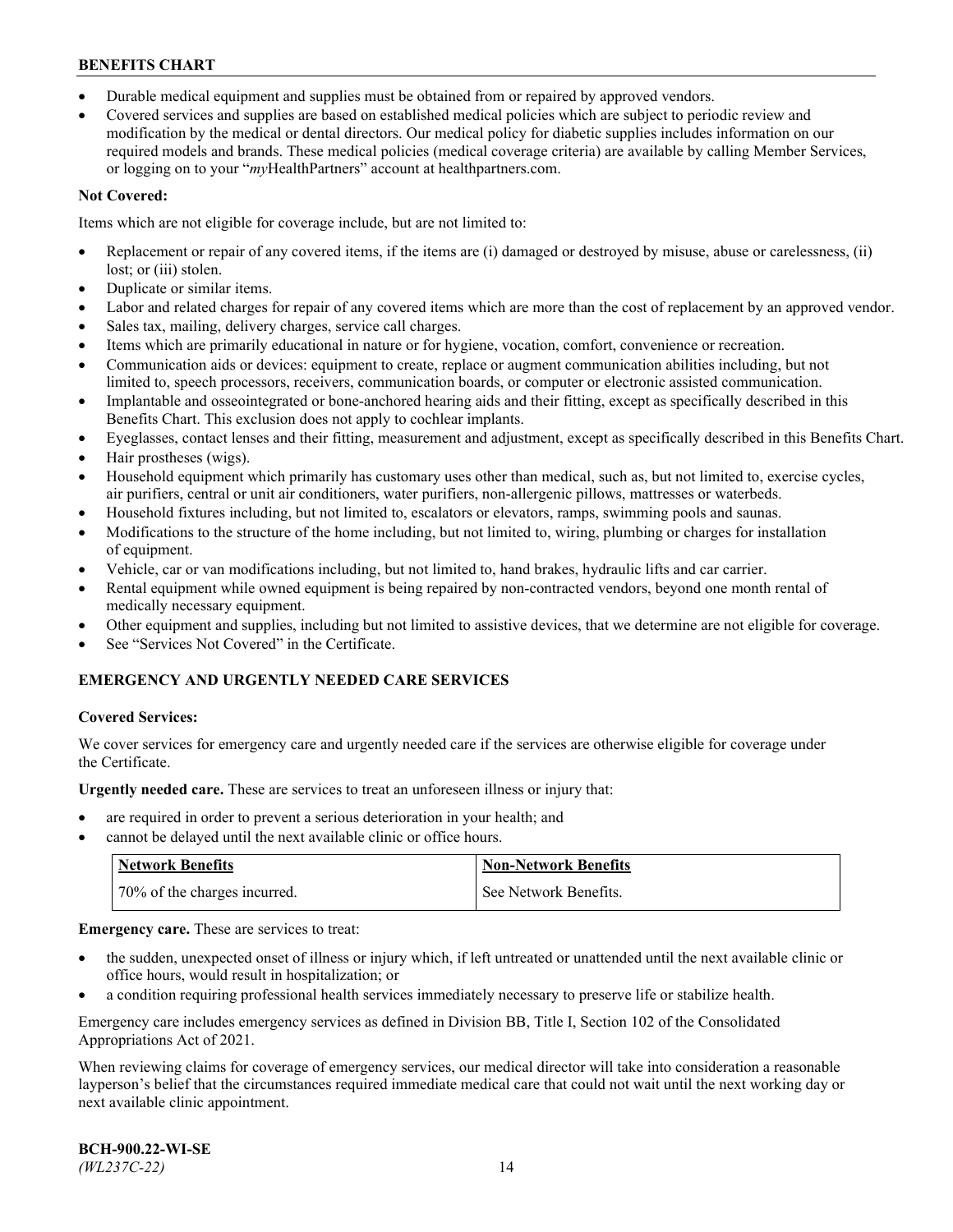### **Emergency care in a hospital emergency room, including professional services of a physician**

| <b>Network Benefits</b>      | <b>Non-Network Benefits</b> |
|------------------------------|-----------------------------|
| 70% of the charges incurred. | See Network Benefits.       |

### **Inpatient emergency care in a hospital**

| <b>Network Benefits</b>      | Non-Network Benefits  |
|------------------------------|-----------------------|
| 70% of the charges incurred. | See Network Benefits. |

### **Not Covered:**

• See "Services Not Covered" in the Certificate.

# **GENE THERAPY**

### **Covered Services:**

We cover gene therapy treatment if it meets our medical coverage criteria.

| <b>Network Benefits</b>                                                                                                                                                                          | <b>Non-Network Benefits</b> |
|--------------------------------------------------------------------------------------------------------------------------------------------------------------------------------------------------|-----------------------------|
| Coverage level is same as corresponding Network<br>Benefits, depending on type of service provided such as<br>Office Visits for Illness or Injury, Inpatient or<br>Outpatient Hospital Services. | No coverage.                |

### **Limitations:**

- Gene therapy must be provided by a designated provider.
- Specific types of gene therapy are limited to therapies and conditions specified in our medical coverage criteria.

## **Not Covered:**

See "Services Not Covered" in the Certificate.

## **HEALTH EDUCATION**

### **Covered Services:**

We cover education for preventive services and education for the management of chronic health problems (such as diabetes).

| <b>Network Benefits</b>                                     | <b>Non-Network Benefits</b>  |
|-------------------------------------------------------------|------------------------------|
| 100% of the charges incurred.<br>Deductible does not apply. | 50% of the charges incurred. |

#### **Not Covered:**

See "Services Not Covered" in the Certificate.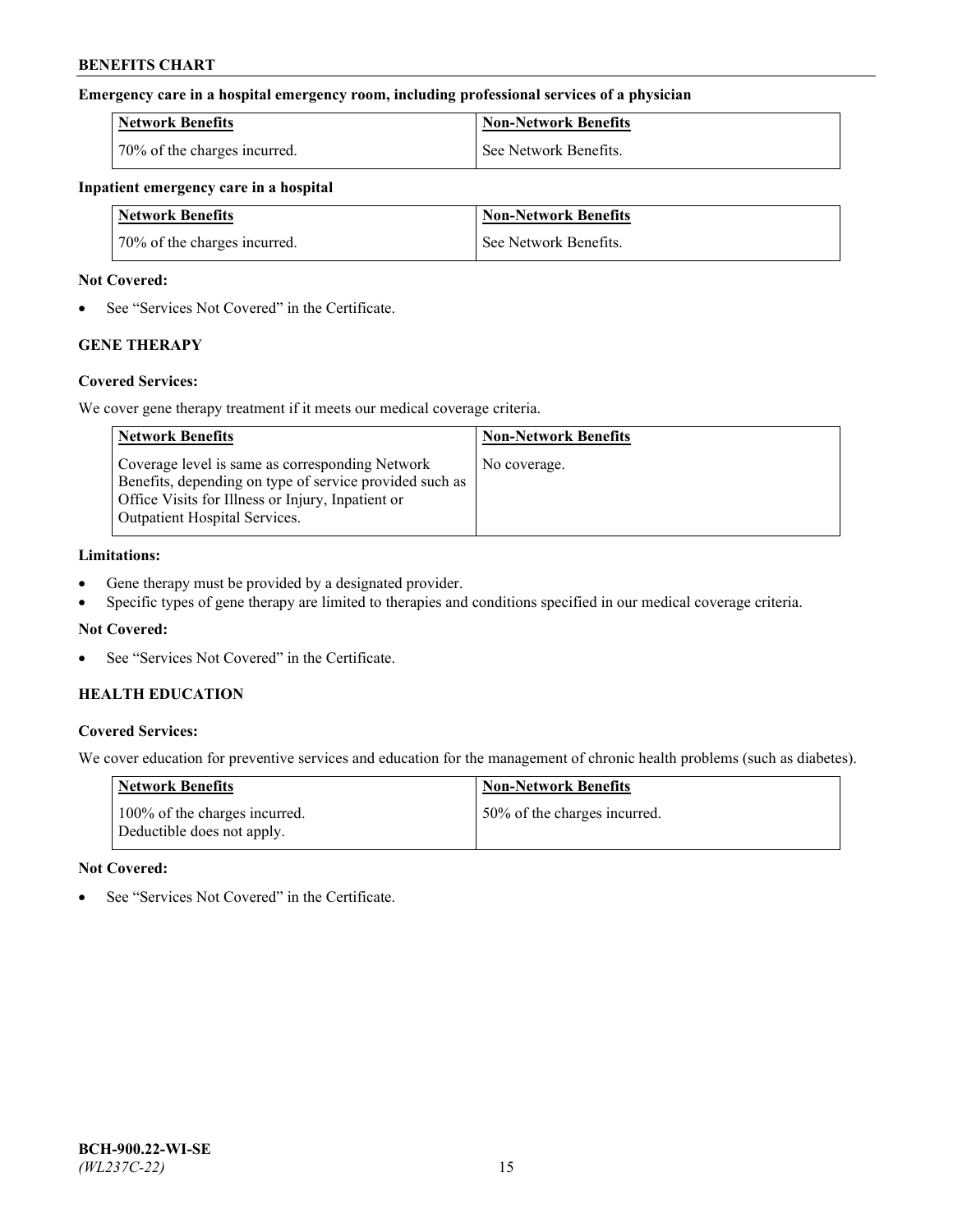# **HOME-BASED COMPREHENSIVE HEALTH RISK ASSESSMENT**

### **Covered Services:**

If you meet our criteria for coverage, you may qualify for our home-based comprehensive health risk assessment program. The program covers a health assessment with a designated nurse practitioner.

| Network Benefits                                            | <b>Non-Network Benefits</b> |
|-------------------------------------------------------------|-----------------------------|
| 100% of the charges incurred.<br>Deductible does not apply. | No coverage.                |

### **Not Covered:**

See "Services Not Covered" in the Certificate.

# **HOME HEALTH SERVICES**

### **Covered Services:**

We cover skilled nursing services, physical therapy, occupational therapy, speech therapy, respiratory therapy and other therapeutic services, non-routine prenatal and postnatal services, routine postnatal well child visits as described in our medical coverage criteria, phototherapy services for newborns, home health aide services and other eligible home health services when provided in your home, if you are homebound (i.e., unable to leave home without considerable effort due to a medical condition). Lack of transportation does not constitute homebound status. For phototherapy services for newborns and high risk prenatal services, supplies and equipment are included.

We cover total parenteral nutrition/intravenous ("TPN/IV") therapy, equipment, supplies and drugs in connection with IV therapy. IV line care kits are covered under Durable Medical Equipment.

We cover palliative care benefits. Palliative care includes symptom management, education and establishing goals of care. We waive the requirement that you be homebound for a limited number of home visits for palliative care (as shown in this Benefits Chart), if you have a life-threatening, non-curable condition which has a prognosis of survival of two years or less. Additional palliative care visits are eligible under the home health services benefit if you are homebound and meet all other requirements defined in this section.

You do not need to be homebound to receive total parenteral nutrition/intravenous ("TPN/IV") therapy.

Home health services are eligible and covered only when:

- medically necessary; and
- provided as rehabilitative care, terminal care or maternity care; and
- ordered by a physician, and included in the written home care plan.

### **Physical therapy, occupational therapy, speech therapy, respiratory therapy, home health aide services and palliative care**

| Network Benefits             | <b>Non-Network Benefits</b>  |
|------------------------------|------------------------------|
| 70% of the charges incurred. | 50% of the charges incurred. |

**TPN/IV therapy, skilled nursing services, non-routine prenatal/postnatal services, and phototherapy**

| <b>Network Benefits</b>      | Non-Network Benefits         |
|------------------------------|------------------------------|
| 70% of the charges incurred. | 50% of the charges incurred. |

Each 24-hour visit (or shifts up to 24-hour visits) equals one visit and counts toward the Maximum visits for all other services shown below. Any visit that lasts less than 24 hours regardless of the length of the visit, will count as one visit toward the Maximum visits for all other services shown below. All visits must be medically necessary and benefit eligible.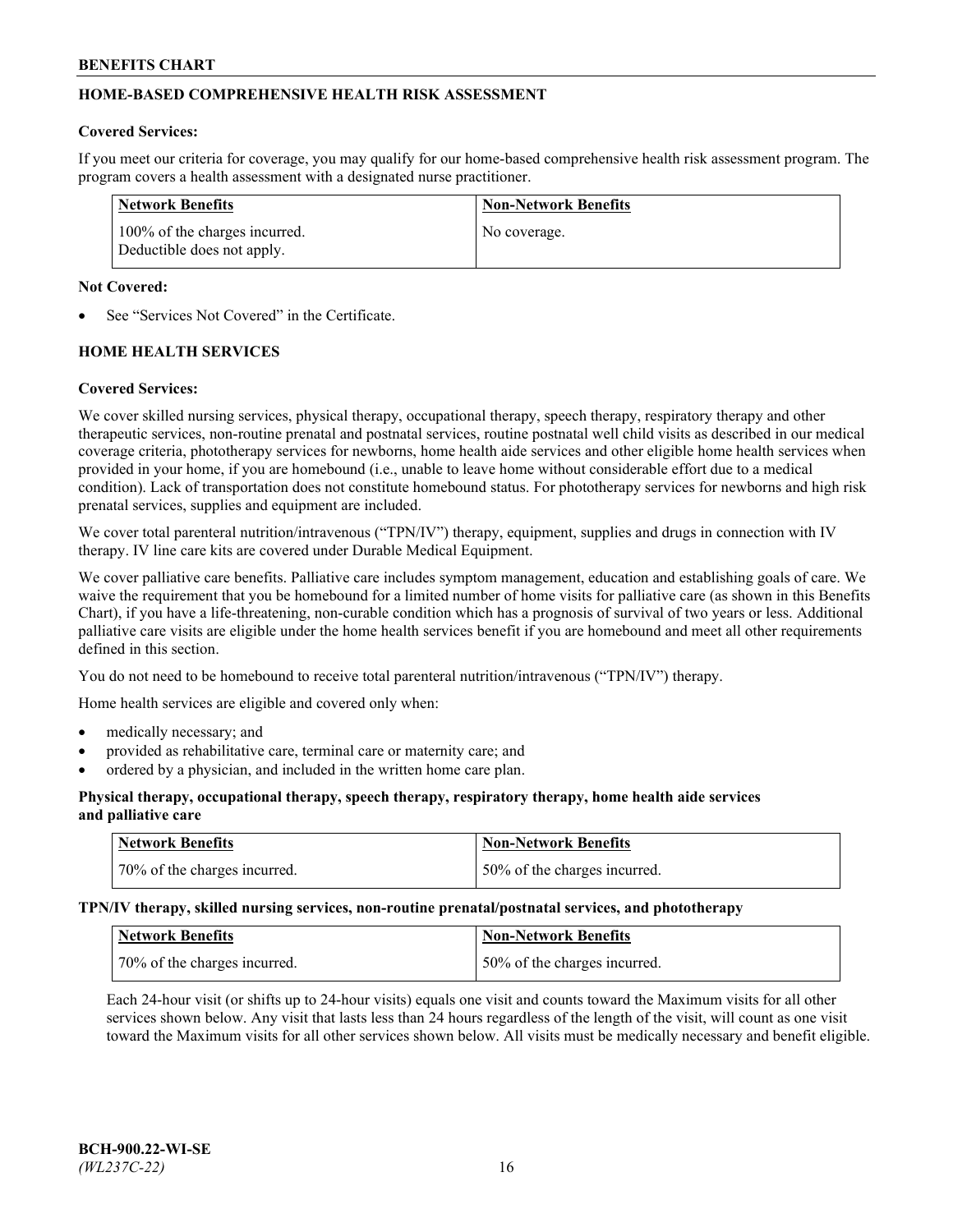### **Routine postnatal well child visit**

| <b>Network Benefits</b>                                     | <b>Non-Network Benefits</b>  |
|-------------------------------------------------------------|------------------------------|
| 100% of the charges incurred.<br>Deductible does not apply. | 50% of the charges incurred. |

#### **Maximum visits for palliative care**

If you are eligible to receive palliative care in the home and you are not homebound, there is a maximum of 12 visits per calendar year.

### **Maximum visits for all services other than palliative care**

| <b>Network Benefits</b>      | <b>Non-Network Benefits</b>  |
|------------------------------|------------------------------|
| 60 visits per calendar year. | 30 visits per calendar year. |

Each visit provided under the Network Benefits and Non-Network Benefits counts toward the maximums shown under both Maximum visits sections. The routine postnatal well child visits do not count toward the visit limit.

#### **Limitations:**

- Home health services are not provided as a substitute for a primary caregiver in the home or as relief (respite) for a primary caregiver in the home. We will not reimburse family members or residents in your home for the above services.
- A service shall not be considered a skilled nursing service merely because it is performed by, or under the direct supervision of, a licensed nurse. Where a service (such as tracheotomy suctioning or ventilator monitoring) or like services, can be safely and effectively performed by a non-medical person (or self-administered), without the direct supervision of a licensed nurse, the service shall not be regarded as a skilled nursing service, whether or not a skilled nurse actually provides the service. The unavailability of a competent person to provide a non-skilled service shall not make it a skilled service when a skilled nurse provides it. Only the skilled nursing component of so-called "blended" services (i.e. services which include skilled and non-skilled components) are covered under this Benefits Chart.

#### **Not Covered:**

- Financial or legal counseling services.
- Housekeeping or meal services in your home.
- Private duty nursing services.
- Services provided by a family member or enrollee, or a resident in the enrollee's home.
- Vocational rehabilitation and recreational or educational therapy. Recreation therapy is therapy provided solely for the purpose of recreation, including, but not limited to: (a) requests for physical therapy or occupational therapy to improve athletic ability, and (b) braces or guards to prevent sports injuries.
- See "Services Not Covered" in the Certificate.

# **HOME HOSPICE SERVICES**

#### **Applicable Definitions:**

**Part-time.** This is up to two hours of service per day, more than two hours is considered continuous care.

**Continuous Care.** This is from two to twelve hours of service per day provided by a registered nurse, licensed practical nurse, or home health aide, during a period of crisis in order to maintain a terminally ill patient at home.

**Appropriate Facility.** This is a nursing home, hospice residence, or other inpatient facility.

**Custodial Care Related to Hospice Services.** This means providing assistance in the activities of daily living and the care needed by a terminally ill patient which can be provided by primary caregiver (i.e., family member or friend) who is responsible for the patient's home care.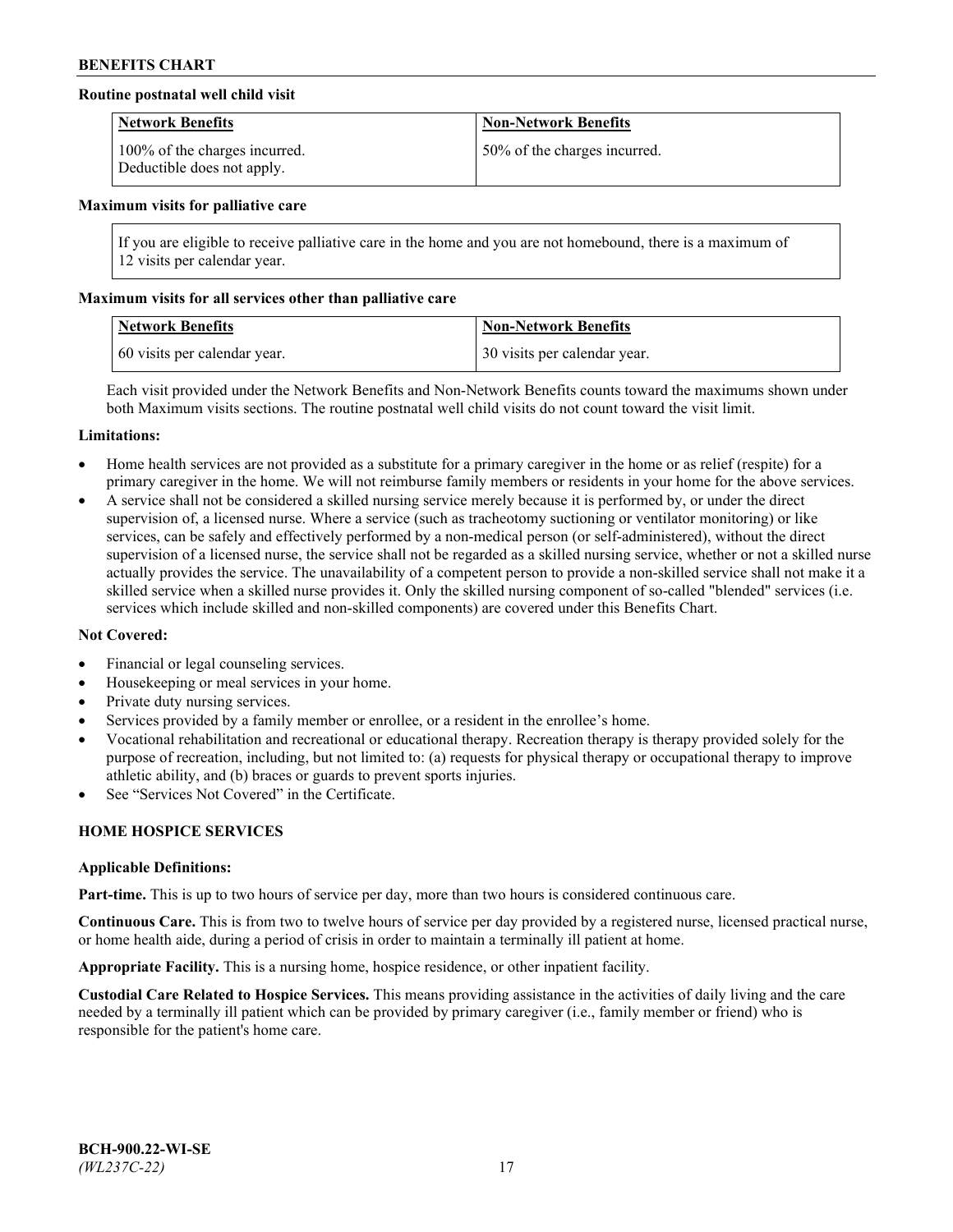### **Covered Services:**

**Home hospice program.** We cover the services described below if you are terminally ill and accepted as a home hospice program participant. You must meet the eligibility requirements of the program, and elect to receive services through the home hospice program. The services will be provided in your home, with inpatient care available when medically necessary as described below. If you elect to receive hospice services, you do so in lieu of curative treatment for your terminal illness for the period you are enrolled in the home hospice program.

**Eligibility:** In order to be eligible to be enrolled in the home hospice program, you must: (1) be a terminally ill patient (prognosis of six months or less); (2) have chosen a palliative treatment focus (i.e., emphasizing comfort and supportive services rather than treatment attempting to cure the disease or condition); and (3) continue to meet the terminally ill prognosis as reviewed by our medical director or his or her designee over the course of care. You may withdraw from the home hospice program at any time.

**Eligible services:** Hospice services include the following services provided in accordance with an approved hospice treatment plan.

- Home health services:
	- o Part-time care provided in your home by an interdisciplinary hospice team (which may include a physician, nurse, social worker, and spiritual counselor) and medically necessary home health services are covered.
	- o One or more periods of continuous care in your home or in a setting which provides day care for pain or symptom management, when medically necessary, will be covered.
- Inpatient services: We cover medically necessary inpatient services.
- Other services:
	- o Respite care is covered for care in your home or in an appropriate facility, to give your primary caregivers (i.e., family members or friends) rest and/or relief when necessary in order to maintain a terminally ill patient at home.
	- o Medically necessary medications for pain and symptom management.
	- o Semi-electric hospital beds and other durable medical equipment are covered.
	- Emergency and non-emergency care is covered.

| Network Benefits             | <b>Non-Network Benefits</b>  |
|------------------------------|------------------------------|
| 70% of the charges incurred. | 50% of the charges incurred. |

Respite care is limited to 5 days per episode, and respite care and continuous care combined are limited to 30 days.

### **Not Covered:**

- Financial or legal counseling services.
- Housekeeping or meal services in your home.
- Custodial or maintenance care related to hospice services, whether provided in the home or in a nursing home.
- Any service not specifically described as covered services under this home hospice services benefits.
- Any services provided by members of your family or residents in your home.
- See "Services Not Covered" in the Certificate.

### **HOSPITAL AND SKILLED NURSING FACILITY SERVICES**

#### **Covered Services:**

We cover services as described below.

#### **Medical or surgical hospital services**

**Inpatient hospital services:** We cover the following medical or surgical services, for the treatment of acute illness or injury, which require the level of care only provided in an acute care facility. These services must be authorized by a physician.

Inpatient hospital services include: room and board; the use of operating or maternity delivery rooms; intensive care facilities; newborn nursery facilities; general nursing care, anesthesia, laboratory and diagnostic imaging services, radiation therapy, physical therapy, prescription drugs or other medications administered during treatment, blood and blood products (unless replaced), and blood derivatives, and other diagnostic or treatment related hospital services; physician and other professional medical and surgical services provided while in the hospital, including gender confirmation surgery that meets medical coverage criteria.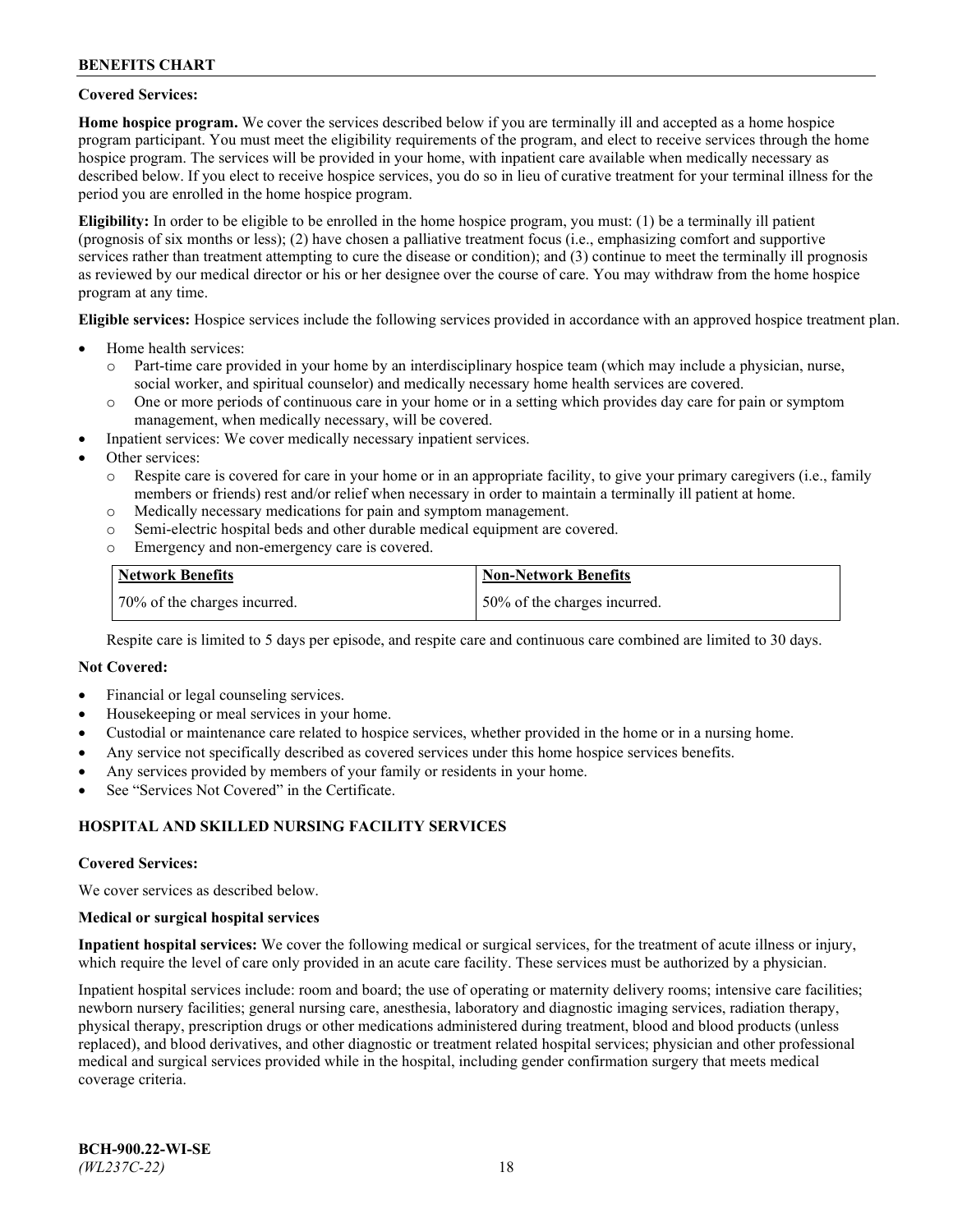We cover, following a vaginal delivery, a minimum of 48 hours of inpatient care for the mother and newborn child. We cover, following a caesarean section delivery, a minimum of 96 hours of inpatient care for the mother and newborn child.

Group health plans and health insurance issuers generally may not, under Federal law, restrict benefits for any hospital length of stay in connection with childbirth for the mother of newborn child to less than 48 hours following a vaginal delivery, or less than 96 hours following a caesarean section. However, Federal law generally does not prohibit the mother's or newborn's attending provider, after consulting with the mother, from discharging the mother or her newborn earlier than 48 hours (or 96 hours as applicable). In any case plans and issuers may not, under Federal law, require that a provider obtain authorization from the plan or the insurance issuer for prescribing a length of stay not in excess of 48 hours (or 96 hours).

| <b>Network Benefits</b>      | <b>Non-Network Benefits</b>  |
|------------------------------|------------------------------|
| 70% of the charges incurred. | 50% of the charges incurred. |

Each Insured's admission or confinement, including that of a newborn child, is separate and distinct from the admission or confinement of any other Insured.

**Outpatient hospital, ambulatory care or surgical facility services:** We cover the following medical and surgical services, for diagnosis or treatment of illness or injury on an outpatient basis. These services must be authorized by a physician.

Outpatient services include: use of operating rooms, maternity delivery rooms or other outpatient departments, rooms or facilities; and the following outpatient services: general nursing care, anesthesia, laboratory and diagnostic imaging services, radiation therapy, physical therapy, drugs administered during treatment, blood and blood products (unless replaced), and blood derivatives, and other diagnostic or treatment related outpatient services; physician and other professional medical and surgical services provided while an outpatient, including colonoscopies (starting at age 50, or under age 50 for people at high risk of colorectal cancer), and gender confirmation surgery that meets medical coverage criteria.

For Network Benefits, non-emergent, scheduled outpatient Magnetic Resonance Imaging (MRI) and Computed Tomography (CT) must be provided at a designated facility. Your physician or facility will obtain or verify prior authorization for these services, as needed.

To see the benefit level for diagnostic imaging services, laboratory services and physical therapy, see benefits under Diagnostic Imaging Services, Laboratory Services and Physical Therapy in this Benefits Chart.

| <b>Network Benefits</b>      | <b>Non-Network Benefits</b>  |
|------------------------------|------------------------------|
| 70% of the charges incurred. | 50% of the charges incurred. |

### **Skilled nursing facility care:**

We cover room and board, daily skilled nursing and related ancillary services for post-acute treatment and rehabilitative care of illness or injury that meets medical coverage criteria. Rehabilitation services are limited to services where significant measurable progress is expected to occur within a reasonable period of time.

| Network Benefits                             | <b>Non-Network Benefits</b>                  |
|----------------------------------------------|----------------------------------------------|
| 70% of the charges incurred.                 | 50% of the charges incurred.                 |
| Limited to a 30-day maximum per confinement. | Limited to a 30-day maximum per confinement. |

Each day of services provided under the Network Benefits and Non-Network Benefits, combined, applies toward the maximum shown above.

### **Not Covered:**

- Services for items for personal convenience, such as television rental, are not covered.
- See "Services Not Covered" in the Certificate.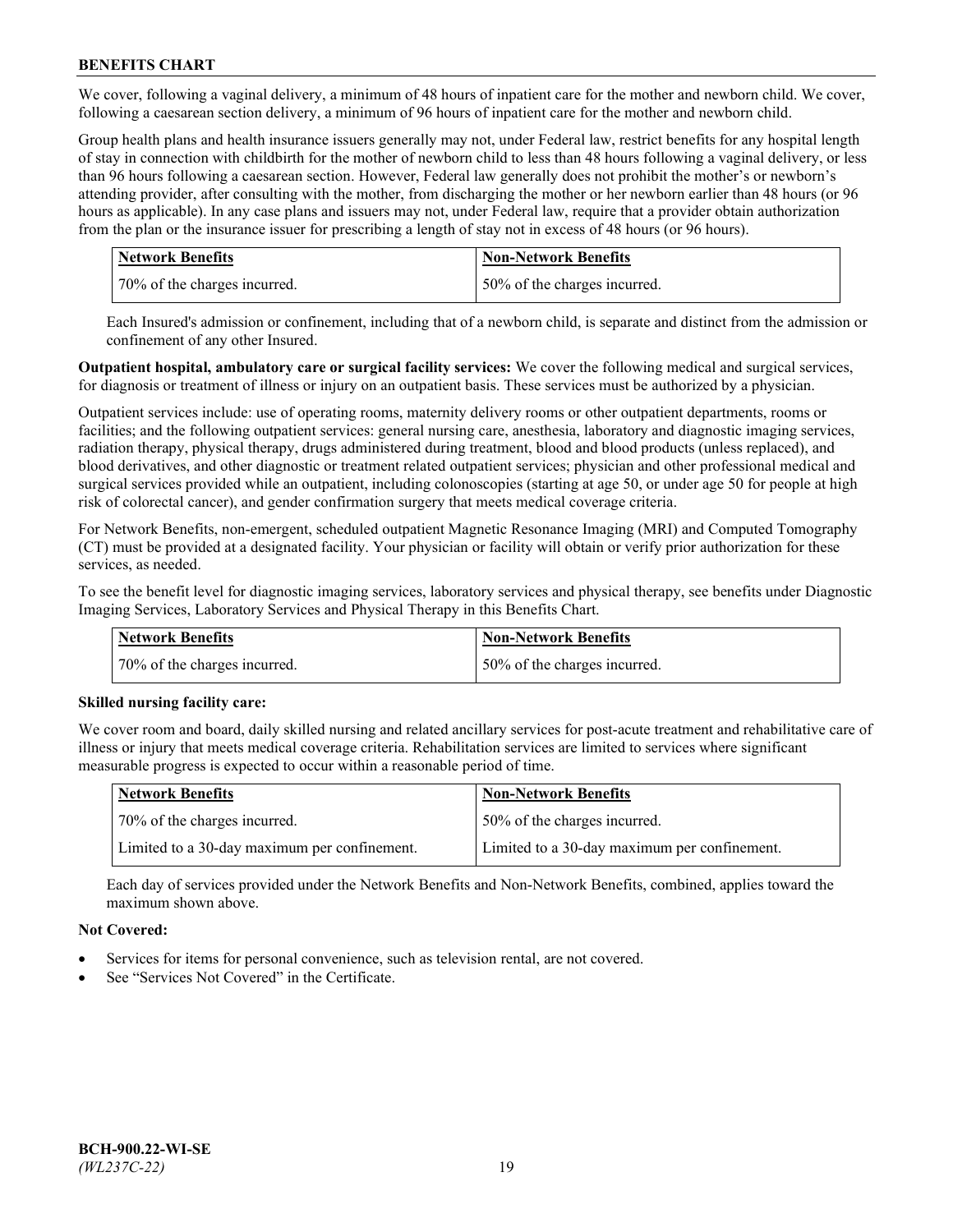# **INFERTILITY DIAGNOSIS**

## **Covered Services:**

We cover the diagnosis of infertility. These services include diagnostic procedures and tests provided in connection with an infertility evaluation, office visits and consultations to diagnose infertility.

| <b>Network Benefits</b>      | <b>Non-Network Benefits</b>  |
|------------------------------|------------------------------|
| 70% of the charges incurred. | 50% of the charges incurred. |

Coverage is limited to office visits and consultations to diagnose infertility. Treatment is not covered.

# **Not Covered:**

- Infertility/fertility treatment, including, but not limited to, office visits, laboratory services, diagnostic imaging services and fertility drugs; reversal of sterilization; and sperm, ova or embryo acquisition, retrieval or storage; however, we cover office visits and consultations to diagnose infertility.
- Services related to the establishment of surrogate pregnancy and fees for a surrogate. However, pregnancy and maternity services are covered for an Insured under this Benefits Chart, including a surrogate pregnancy.
- See "Services Not Covered" in the Certificate

# **LABORATORY SERVICES**

### **Covered Services:**

We cover laboratory tests when ordered by a provider and provided in a clinic or outpatient hospital facility. This includes blood tests to detect lead exposure in children between the ages of 6 months and 72 months.

To see the benefit level for inpatient hospital or skilled nursing facility services, see benefits under "Inpatient Hospital and Skilled Nursing Facility Services" in this Benefits Chart.

## **Prostate-specific antigen (PSA) testing**

| Network Benefits             | <b>Non-Network Benefits</b>  |
|------------------------------|------------------------------|
| 70% of the charges incurred. | 50% of the charges incurred. |

### **All other laboratory services**

**Services for illness or injury**

| <b>Network Benefits</b>      | Non-Network Benefits         |
|------------------------------|------------------------------|
| 70% of the charges incurred. | 50% of the charges incurred. |

### **Preventive services**

Laboratory services associated with preventive services are covered at the benefit level shown in the "Preventive Services" section of this Benefits Chart.

### **Not Covered:**

See "Services Not Covered" in the Certificate.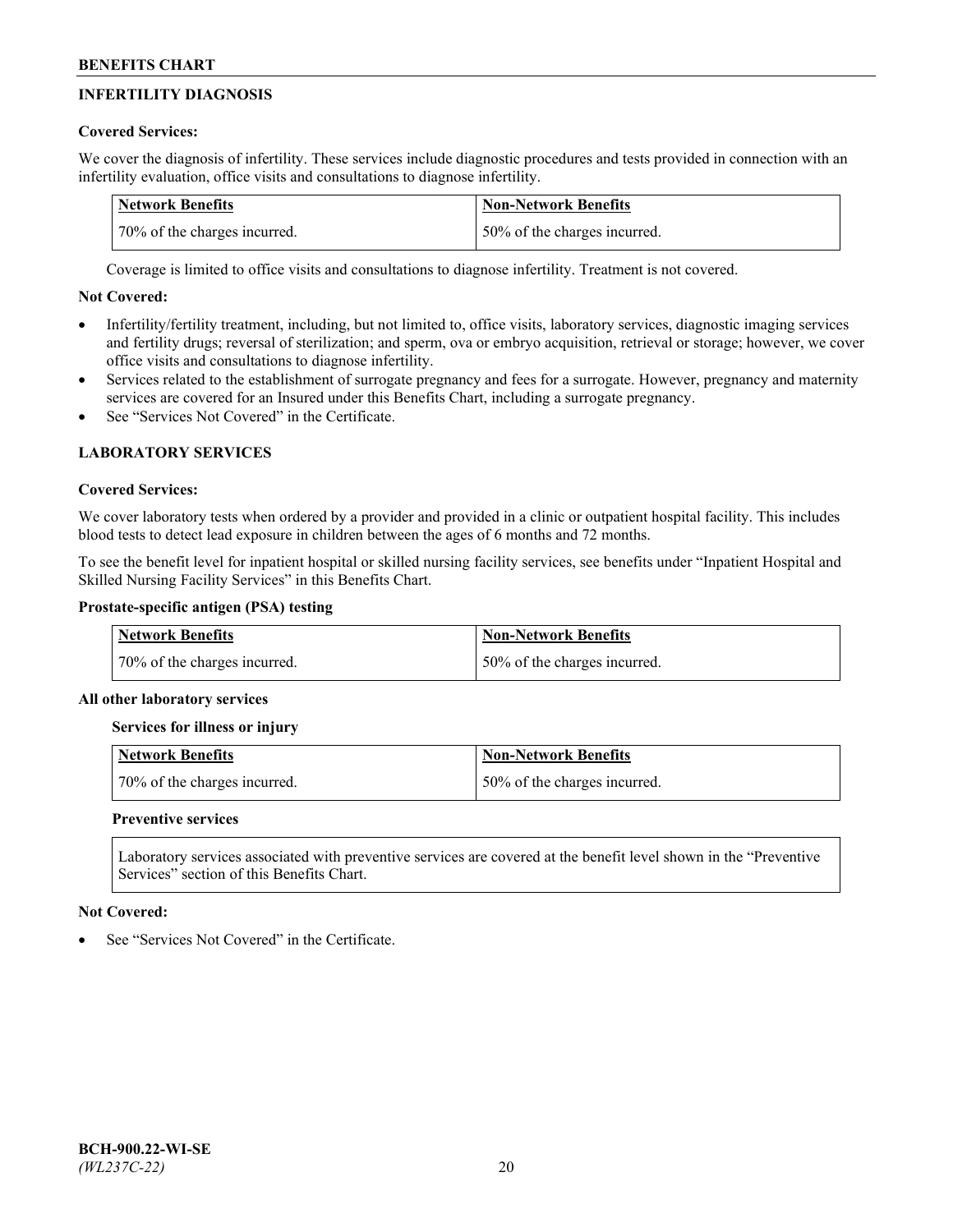# **MASTECTOMY RECONSTRUCTION BENEFIT**

### **Covered Services:**

We cover reconstruction of the breast on which the mastectomy has been performed; surgery and reconstruction of the other breast to produce symmetrical appearance, and prostheses and physical complications of all stages of mastectomy, including lymphedemas.

| <b>Network Benefits</b>                               | <b>Non-Network Benefits</b>                           |
|-------------------------------------------------------|-------------------------------------------------------|
| Coverage level is same as corresponding Network       | Coverage level is same as corresponding Non-Network   |
| Benefits, depending on type of service provided, such | Benefits, depending on type of service provided, such |
| as Office Visits for Illness or Injury, Inpatient or  | as Office Visits for Illness or Injury, Inpatient or  |
| Outpatient Hospital Services.                         | Outpatient Hospital Services.                         |

### **Not Covered:**

See "Services Not Covered" in the Certificate.

# **MEDICATION THERAPY DISEASE MANAGEMENT PROGRAM**

### **Covered Services:**

If you meet our criteria for coverage, you may qualify for our Medication Therapy Disease Management Program.

The program covers consultations with a designated Network pharmacist.

Covered services are based on established medical policies, which are subject to periodic review and modification by the medical directors. These medical policies (medical coverage criteria) are available by calling Member Services, or logging on to your "*my*HealthPartners" account at [healthpartners.com.](http://www.healthpartners.com/)

| Network Benefits                                            | <b>Non-Network Benefits</b> |
|-------------------------------------------------------------|-----------------------------|
| 100% of the charges incurred.<br>Deductible does not apply. | No coverage.                |

### **Not Covered:**

See "Services Not Covered" in the Certificate.

### **OFFICE VISITS FOR ILLNESS OR INJURY**

#### **Covered Services:**

We cover the following when medically necessary: professional medical and surgical services and related supplies, including biofeedback, of physicians and other health care providers; blood and blood products (unless replaced) and blood derivatives.

We cover diagnosis and treatment of illness or injury to the eyes. Where contact or eye glass lenses are prescribed as medically necessary for the post-operative treatment of cataracts or for the treatment of aphakia, acute or chronic corneal pathology, or keratoconus, we cover the initial evaluation, lenses and fitting. Insureds must pay for lens replacement beyond the initial pair.

Services received via video, E-visit or telephone are covered under the "Telehealth/Telemedicine Services" section.

#### **Office visits**

| <b>Network Benefits</b>      | <b>Non-Network Benefits</b>  |
|------------------------------|------------------------------|
| 70% of the charges incurred. | 50% of the charges incurred. |

**Convenience clinics**

| <b>Network Benefits</b>      | <b>Non-Network Benefits</b>   |
|------------------------------|-------------------------------|
| 70% of the charges incurred. | 150% of the charges incurred. |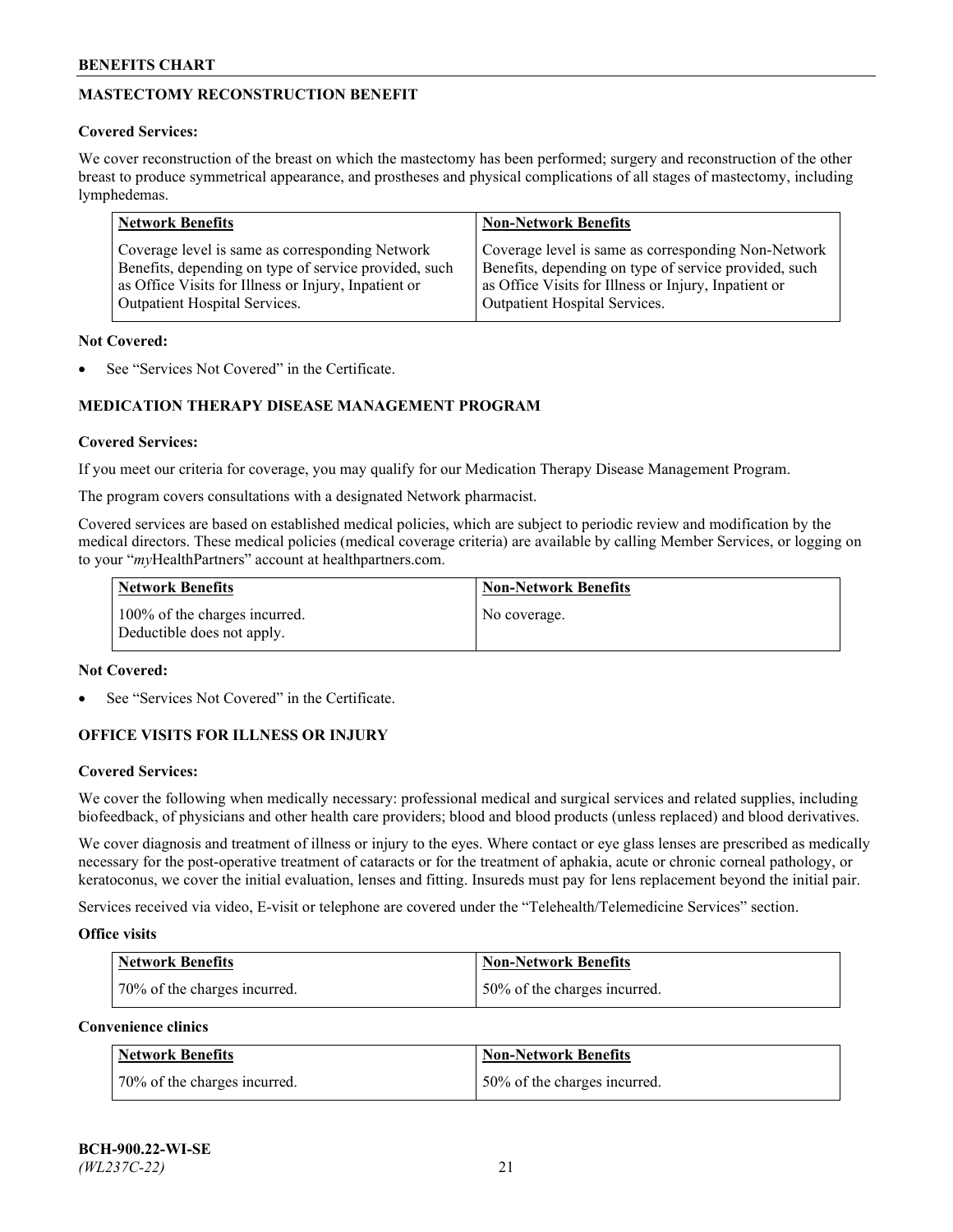### **Injections administered in a physician's office, other than immunizations**

#### **Allergy injections**

| Network Benefits             | Non-Network Benefits         |
|------------------------------|------------------------------|
| 70% of the charges incurred. | 50% of the charges incurred. |

#### **All other injections**

| <b>Network Benefits</b>      | <b>Non-Network Benefits</b>  |
|------------------------------|------------------------------|
| 70% of the charges incurred. | 50% of the charges incurred. |

### **Not Covered:**

- Court ordered treatment, except as described in this Benefits Chart. Any resulting court ordered treatment for mental health services will be subject to the Certificate's requirement for medical necessity.
- See "Services Not Covered" in the Certificate.

### **PEDIATRIC EYEWEAR**

### **Covered Services:**

We cover pediatric eyewear for children.

Routine eye exams are covered under the "Preventive Services" section.

| <b>Network Benefits</b>      | <b>Non-Network Benefits</b> |
|------------------------------|-----------------------------|
| 70% of the charges incurred. | No coverage.                |

### **Limitations:**

- Coverage under this provision will continue until the end of the month in which the child turns age 19.
- Limited to one of the following per calendar year:
	- o one pair of eyeglasses including one set of prescription lenses, frames from our designated eyewear collection and anti-scratch coating; or
	- o one pair of non-disposable contact lenses; or
	- o a one-year supply of disposable contact lenses.
- Contact lens fittings are limited to two per calendar year.

### **Not Covered:**

- Frames that are not included in our designated eyewear collection. However, one pair of lenses will be covered if an Insured chooses frames outside our designated eyewear collection.
- More than one pair of lenses or frames or non-disposable contacts per calendar year, regardless of the reason. This includes replacement of eyeglasses or contact lenses due to loss, breakage, theft, or change in prescription.
- Safety glasses or goggles for sports or vocational reasons.
- Upgrades including, but not limited to, UV protection and no-line multifocal lenses.
- See "Services Not Covered" in the Certificate.

### **PHYSICAL THERAPY, OCCUPATIONAL THERAPY, SPEECH THERAPY AND OTHER SPECIFIED THERAPIES**

#### **Covered Services:**

We cover the following physical therapy, occupational therapy and speech therapy services:

- Medically necessary rehabilitative care to correct the effects of illness or injury.
- Habilitative care rendered for congenital, developmental or medical conditions which have significantly limited the successful initiation of normal speech and normal motor development.

Massage therapy which is performed in conjunction with other treatment/modalities by a physical or occupational therapist is part of a prescribed treatment plan and is not billed separately is covered.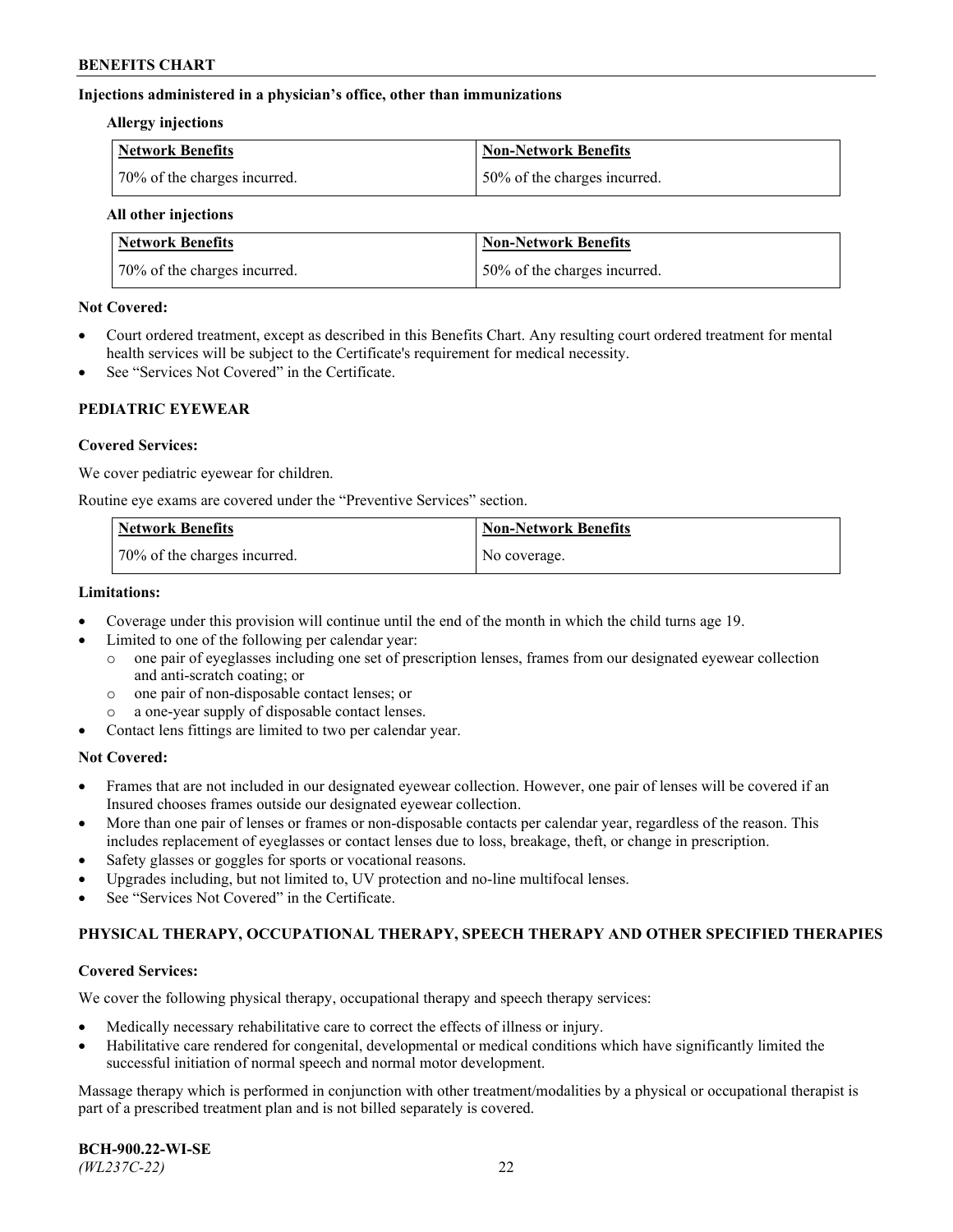We cover services provided in a clinic. To see the benefit level for inpatient hospital or skilled nursing facility services, see benefits under "Inpatient Hospital and Skilled Nursing Facility Services".

### **Rehabilitative care**

| <b>Network Benefits</b>                                                                       | <b>Non-Network Benefits</b>                                                                   |
|-----------------------------------------------------------------------------------------------|-----------------------------------------------------------------------------------------------|
| 70% of the charges incurred.                                                                  | 50% of the charges incurred.                                                                  |
| Physical, Occupational and Speech Therapy are<br>limited to 20 visits each per calendar year. | Physical, Occupational and Speech Therapy are<br>limited to 20 visits each per calendar year. |

#### **In addition to the services provided above, we cover a minimum of:**

- 20 visits per calendar year for pulmonary rehabilitation.
- 36 visits per calendar year for cardiac rehabilitation.
- 30 visits per calendar year for post-cochlear implant aural therapy.
- 20 visits per calendar year for cognitive rehabilitation.

The maximum number of visits is combined for Network Benefits and Non-Network Benefits.

### **Habilitative services**

| <b>Network Benefits</b>                                                                       | <b>Non-Network Benefits</b>                                                                   |
|-----------------------------------------------------------------------------------------------|-----------------------------------------------------------------------------------------------|
| 70% of the charges incurred.                                                                  | 50% of the charges incurred.                                                                  |
| Physical, Occupational and Speech Therapy are<br>limited to 20 visits each per calendar year. | Physical, Occupational and Speech Therapy are<br>limited to 20 visits each per calendar year. |

The maximum number of visits is combined for Network Benefits and Non-Network Benefits.

### **Not Covered:**

- Massage therapy for the purpose of comfort or convenience of the Insured.
- See "Services Not Covered" in the Certificate.

# **PRE-DIABETES DISEASE MANAGEMENT PROGRAM**

### **Covered Services:**

If you meet criteria for coverage, you may qualify for the Pre-Diabetes Disease Management Program through Omada Health. The program covers group health coaching which focuses on weight loss, exercise, behavior modification and health education at select locations determined by the plan.

| <b>Network Benefits</b>                                     | <b>Non-Network Benefits</b> |
|-------------------------------------------------------------|-----------------------------|
| 100% of the charges incurred.<br>Deductible does not apply. | Not applicable.             |

### **Not Covered:**

See "Services Not Covered" in the Certificate.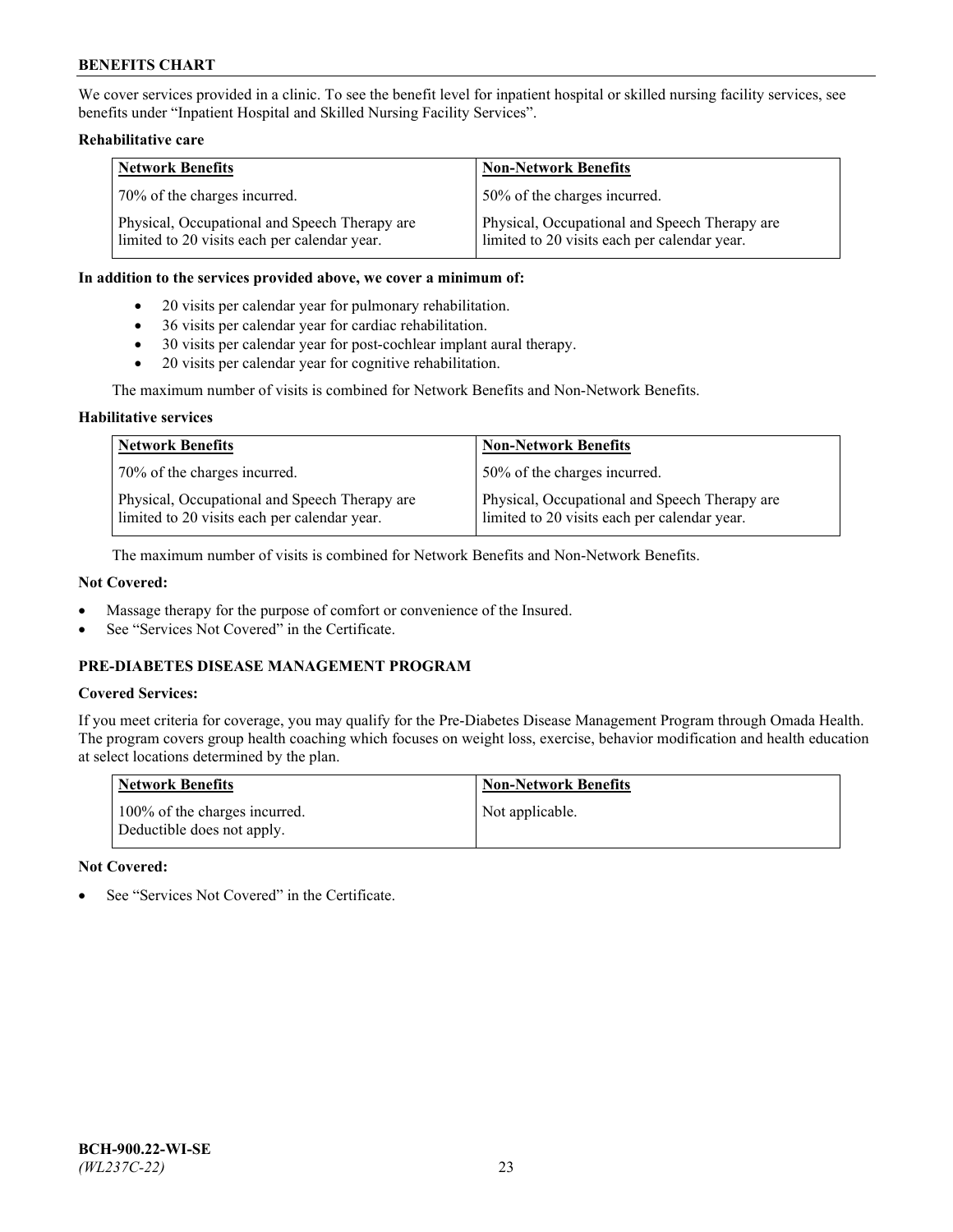# **PRESCRIPTION DRUG SERVICES**

### **Covered Services:**

We cover prescription drugs and medications that can be self-administered or are administered in a physician's office.

We will refill a prescription for eye drops covered under this Benefits Chart if the Insured requests a refill and the original prescription specified that additional quantities would be needed, providing the refill request does not exceed the quantities needed, and the following conditions are met:

- If the Insured requests a 30-day refill supply, the request must be made between 22 and 30 days of the later of (a) the original date that the prescription was distributed to the Insured or (b) the date that the most recent refill was distributed to the Insured; or
- If the Insured requests a 90-day refill supply, the request must be made between 67 and 90 days of the later of (a) the original date that the prescription was distributed to the Insured or (b) the date that the most recent refill was distributed to the Insured.

## **For Network Benefits, drugs and medications must be obtained at a Network pharmacy.**

### **For Non-Network Benefits, drugs and medications must be part of the formulary.**

### **If a copayment is required, you must pay one copayment for each 31-day supply, or portion thereof.**

### **Outpatient drugs (except as specified below)**

| <b>Network Benefits</b>                                                                                                                                      | <b>Non-Network Benefits</b>  |
|--------------------------------------------------------------------------------------------------------------------------------------------------------------|------------------------------|
| Formulary drugs are covered at 70% of the charges<br>incurred.                                                                                               | 50% of the charges incurred. |
| Formulary insulin is considered preventive and is not<br>subject to your deductible. In no event will your cost for<br>a formulary insulin drug exceed \$25. |                              |
| Non-formulary drugs are covered at 50% of the charges<br>incurred.                                                                                           |                              |

**Oral chemotherapy drugs** are included on the specialty drug list. However, you pay the applicable outpatient drug benefit. As required by Wisconsin law, you will not pay higher cost sharing (deductible, copayment or coinsurance) for orally administered chemotherapy drugs than you pay for injected or intravenously administered chemotherapy drugs.

#### **Mail order drugs**

| For your convenience, you may also get up to a                                                                                                                                                        |                                                                                                                            |
|-------------------------------------------------------------------------------------------------------------------------------------------------------------------------------------------------------|----------------------------------------------------------------------------------------------------------------------------|
| 93-day supply of outpatient prescription drugs that<br>can be self-administered through the designated mail<br>order service.<br>Specialty drugs are not available through the mail<br>order service. | Mail order drugs are only available through the<br>designated mail order service.<br>See Network Mail Order Drugs Benefit. |

### **Specialty drugs that are self-administered**

| <b>Network Benefits</b>                                                                                              | <b>Non-Network Benefits</b> |
|----------------------------------------------------------------------------------------------------------------------|-----------------------------|
| 70% of the charges incurred.                                                                                         | No coverage.                |
| Specialty drugs are limited to drugs on the<br>Specialty drug list and must be obtained from a<br>designated vendor. |                             |

**Oral chemotherapy drugs** are included on the specialty drug list. However, you pay the applicable outpatient drug benefit. As required by Wisconsin law, you will not pay higher cost sharing (deductible, copayment or coinsurance) for orally administered chemotherapy drugs than you pay for injected or intravenously administered chemotherapy drugs.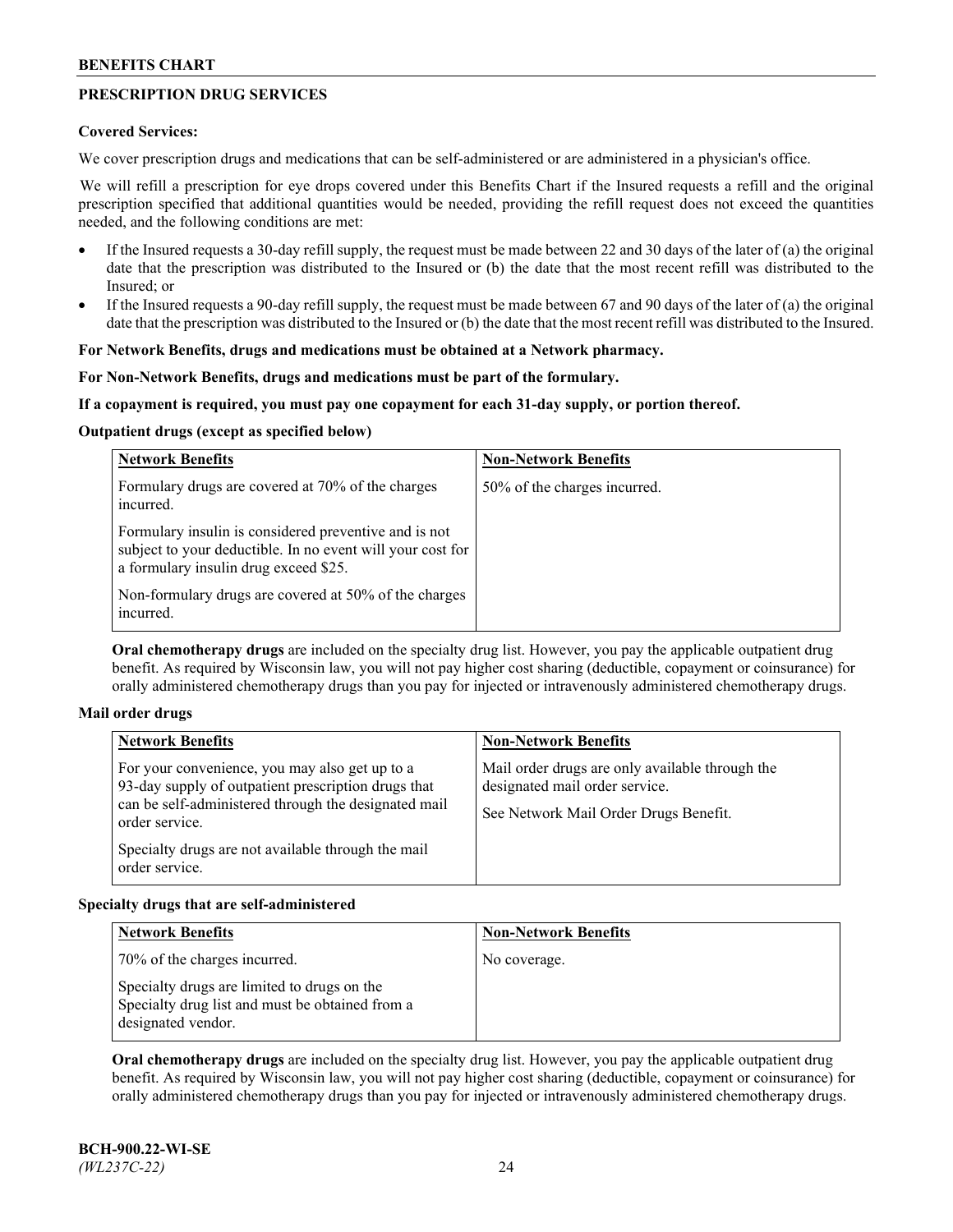**Tobacco cessation drugs.** All FDA approved tobacco cessation drugs are covered.

| <b>Network Benefits</b>                                     | <b>Non-Network Benefits</b>  |
|-------------------------------------------------------------|------------------------------|
| 100% of the charges incurred.<br>Deductible does not apply. | 50% of the charges incurred. |

## **Contraceptive drugs**

| <b>Network Benefits</b>                                                                                                                                         | <b>Non-Network Benefits</b>  |
|-----------------------------------------------------------------------------------------------------------------------------------------------------------------|------------------------------|
| 100% of the charges incurred for formulary drugs.<br>Deductible does not apply.                                                                                 | 50% of the charges incurred. |
| If a physician requests that a non-formulary<br>contraceptive drug be dispensed as written, the drug<br>will be covered at 100%, not subject to the deductible. |                              |

**ACA preventive medications.** We cover preventive medications currently recommended by USPSTF with an A or B rating if they are prescribed by your medical provider and they are listed on our Commercial ACA Preventive Drug List. Preventive medications are subject to periodic review and modification. Changes would be effective in accordance with the federal rules and reflected in our current medical coverage criteria for preventive care services.

| <b>Network Benefits</b>                                     | <b>Non-Network Benefits</b>  |
|-------------------------------------------------------------|------------------------------|
| 100% of the charges incurred.<br>Deductible does not apply. | 50% of the charges incurred. |

# **Limitations:**

- Certain drugs may require prior authorization as indicated on the formulary. HealthPartners may require prior authorization for the drug and also the site where the drug will be provided. Certain drugs are subject to our utilization review process and quantity limits.
- Certain non-formulary drugs require prior authorization. In addition, certain drugs may be subject to any quantity limits applied as part of our trial program. The trial drug program applies to new prescriptions for certain drugs which have high toxicity, low tolerance, high costs and/or high potential for waste. Trial drugs are indicated on the formulary and/or the specialty drug list. Your first fill of a trial drug may be limited to less than a month supply. If the drug is well tolerated and effective, you will receive the remainder of your first month supply.
- If an Insured requests a brand name drug when there is a generic equivalent, the brand name drug will be covered up to the charge that would apply to the generic drug, minus any required copayment. If a physician requests that a brand name drug be dispensed as written, and we determine the brand name drug is medically necessary, the drug will be paid at the nonformulary benefit.
- We may require insureds to try over-the-counter (OTC) drug alternatives before approving more costly formulary prescription drugs.
- Unless otherwise specified in the "Prescription Drug Services" section, you may receive up to a 31-day supply per prescription.
- A 93-day supply will be covered and dispensed only at pharmacies that participate in our extended day supply program.
- New prescriptions to treat certain chronic conditions are limited to a 31-day supply.
- No more than a 31-day supply of specialty drugs will be covered and dispensed at a time unless it's a manufacturer supplied drug that cannot be split that supplies the member with more than a 31-day supply.

**Not Covered:**Replacement of prescription drugs, medications, equipment and supplies due to loss, damage or theft.

- Nonprescription (over-the-counter) drugs or medications, including, but not limited to, vitamins, supplements, homeopathic remedies, and non-FDA approved drugs, unless listed on the formulary and prescribed by a physician or legally authorized health care provider under applicable state and federal law. This exclusion does not include over-thecounter contraceptives for women as allowed under the Affordable Care Act when the Insured obtains a prescription for the item. In addition, if the Insured obtains a prescription, this exclusion does not include aspirin to prevent cardiovascular disease for men and women of certain ages; folic acid supplements for women who may become pregnant; fluoride chemoprevention supplements for children without fluoride in their water source; and iron supplements for children ages 6-12 months who are at risk for anemia.
- All drugs for the treatment of sexual dysfunction.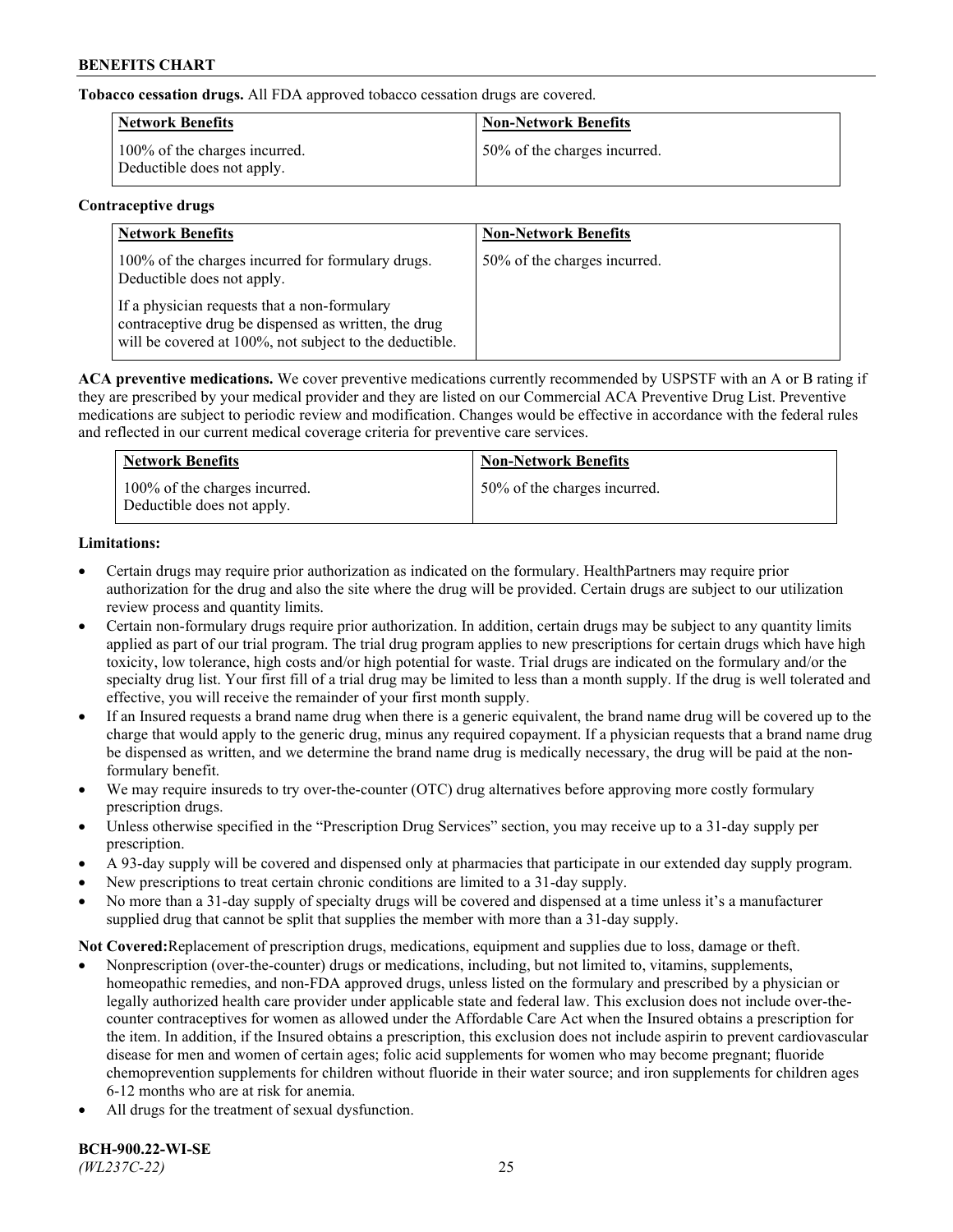- All drugs for the treatment of growth deficiency.
- Fertility drugs.
- Medical cannabis.
- Drugs on the Excluded Drug List. The Excluded Drug List includes select drugs within a therapy class that are not eligible for coverage. This includes drugs that may be excluded for certain indications. The Excluded Drug List is available at [healthpartners.com.](http://www.healthpartners.com/)
- Drugs that are newly approved by the FDA until they are reviewed and approved by HealthPartners Pharmacy and Therapeutics Committee.
- Medical devices approved by the FDA will not be covered under the "Prescription Drug Services" section unless they are on our formulary. Covered medical devices are generally submitted and reimbursed under your medical benefits.
- See "Services Not Covered" in the Certificate.

# **PREVENTIVE SERVICES**

# **Applicable Definitions:**

**Routine Preventive Services** are routine health care services that include screenings, check-ups and counseling to prevent illness, disease or other health problems before symptoms occur.

**Diagnostic Services** are services to help a provider understand your symptoms, diagnose illness and decide what treatment may be needed. They may be the same services that are listed as preventive services, but they are being used as diagnostic services. Your provider will determine if these services are preventive or diagnostic. These services are not preventive if received as part of a visit to diagnose, manage or maintain an acute or chronic medical condition, illness or injury. When that occurs, unless otherwise indicated below, standard deductibles, copayments or coinsurance apply.

# **Covered Services:**

We cover preventive services that meet any of the requirements under the Affordable Care Act (ACA) shown in the bulleted items below. These preventive services are covered at 100% under the Network Benefits with no deductible, copayments or coinsurance. (If a preventive service is not required by the ACA and it is covered at a lower benefit level, it will be specified below.) Preventive benefits mandated under the ACA are subject to periodic review and modification. Changes would be effective in accordance with the federal rules. Preventive services mandated by the ACA include:

- Evidence-based items or services that have in effect a rating of A or B in the current recommendations of the United States Preventive Services Task Force with respect to the individual;
- Immunizations for routine use in children, adolescents, and adults that have in effect a recommendation from the Advisory Committee on Immunization Practices of the Centers for Disease Control and Prevention with respect to the individual;
- With respect to infants, children, and adolescents, evidence-informed preventive care and screenings provided for in comprehensive guidelines supported by the Health Resources and Services Administration; and
- With respect to women, preventive care and screenings provided for in comprehensive guidelines supported by the Health Resources and Services Administration.

Covered services are based on established medical policies, which are subject to periodic review and modification by the medical or dental directors. These medical policies (medical coverage criteria) are available by calling Member Services, or logging on to your "*my*HealthPartners" account at [healthpartners.com.](https://www.healthpartners.com/hp/index.html)

# **ACA and state mandated preventive services are covered as follows:**

**Routine health exams and periodic health assessments.** A physician or health care provider will counsel you as to how often health assessments are needed based on age, sex and health status. This includes screening and counseling for tobacco cessation and all FDA approved tobacco cessation medications including over-the-counter drugs (as shown in the Prescription Drug Services section).

| Network Benefits                                            | <b>Non-Network Benefits</b>  |
|-------------------------------------------------------------|------------------------------|
| 100% of the charges incurred.<br>Deductible does not apply. | 50% of the charges incurred. |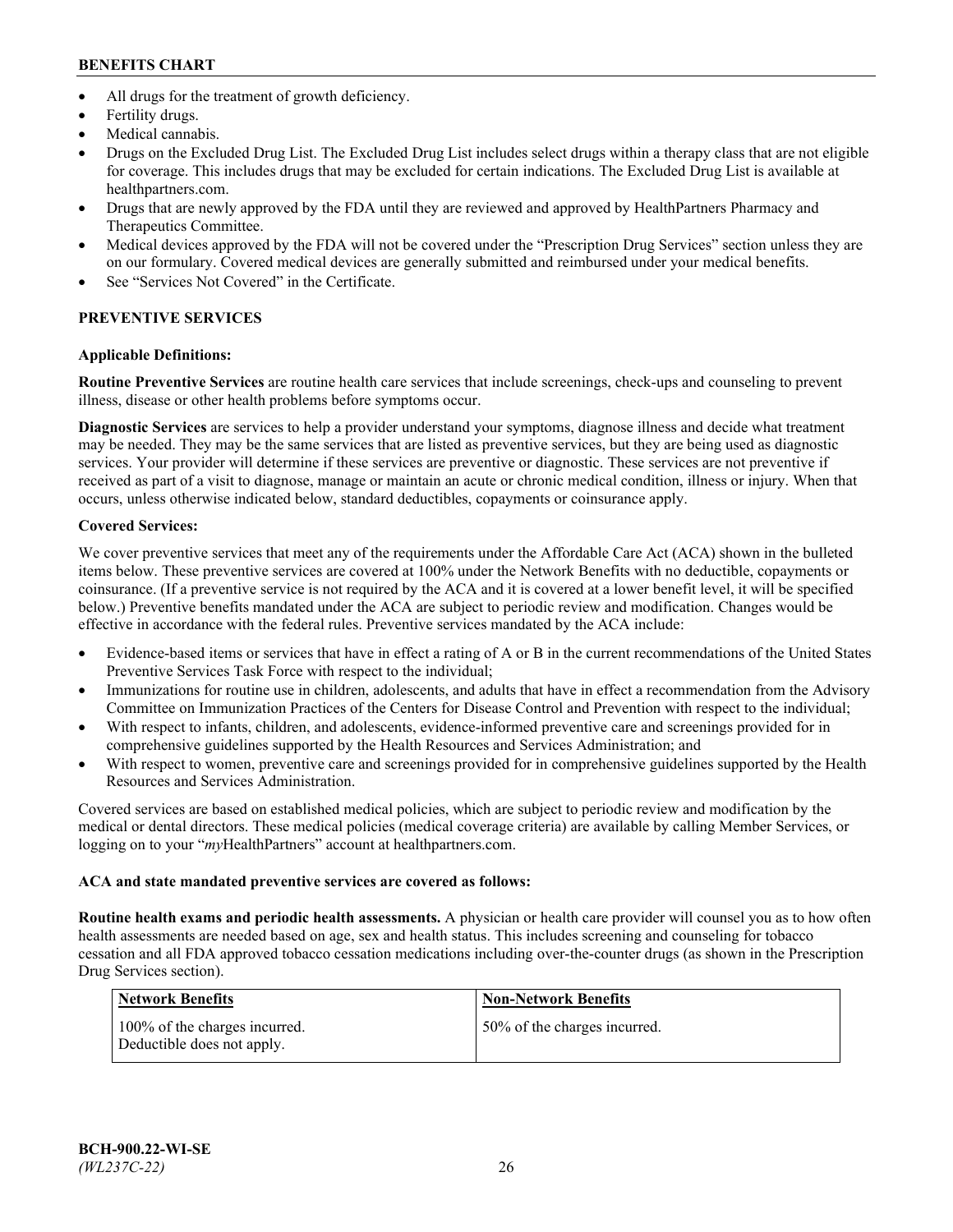**Child health supervision services.** This includes pediatric preventive services such as newborn screenings, appropriate immunizations, developmental assessments and laboratory services appropriate to the age of the child from birth to 72 months and appropriate immunizations to age 18.

| <b>Network Benefits</b>                                     | <b>Non-Network Benefits</b>  |
|-------------------------------------------------------------|------------------------------|
| 100% of the charges incurred.<br>Deductible does not apply. | 50% of the charges incurred. |

#### **Routine prenatal care and exams**

| Network Benefits                                            | <b>Non-Network Benefits</b>  |
|-------------------------------------------------------------|------------------------------|
| 100% of the charges incurred.<br>Deductible does not apply. | 50% of the charges incurred. |

**Routine postnatal care.** This includes health exams, assessments, education and counseling relating to the period immediately after childbirth.

| Network Benefits                                            | <b>Non-Network Benefits</b>  |
|-------------------------------------------------------------|------------------------------|
| 100% of the charges incurred.<br>Deductible does not apply. | 50% of the charges incurred. |

**Routine screening procedures for cancer.** This includes colorectal screening and other cancer screenings recommended by the USPSTF with an A or B rating. Women's preventive health services below describe additional routine screening procedures for cancer.

| <b>Network Benefits</b>                                     | <b>Non-Network Benefits</b>  |
|-------------------------------------------------------------|------------------------------|
| 100% of the charges incurred.<br>Deductible does not apply. | 50% of the charges incurred. |

**Professional voluntary family planning services.** This includes services to prevent or delay a pregnancy, including counseling and education. Services must be provided by a licensed provider.

| <b>Network Benefits</b>                                     | <b>Non-Network Benefits</b>  |
|-------------------------------------------------------------|------------------------------|
| 100% of the charges incurred.<br>Deductible does not apply. | 50% of the charges incurred. |

#### **Adult immunizations**

| <b>Network Benefits</b>                                     | <b>Non-Network Benefits</b>  |
|-------------------------------------------------------------|------------------------------|
| 100% of the charges incurred.<br>Deductible does not apply. | 50% of the charges incurred. |

**Women's preventive health services.** This includes mammograms, screenings for cervical cancer (pap smears), breast pumps, human papillomavirus (HPV) testing, counseling for sexually transmitted infections, counseling and screening for human immunodeficiency virus (HIV), and all FDA approved contraceptive methods as prescribed by a doctor, sterilization procedures, education and counseling (see the Prescription Drug Services section for coverage of oral contraceptive drugs). We also provide genetic screening for BRCA if someone in your family has the gene or you have a diagnosis of cancer.

The U.S. Preventive Services Task Force (USPSTF) recommends screening mammography, with or without clinical breast examination (CBE), every 1-2 years for women aged 40 and older. For women age 50 and older, we cover an annual mammogram.

| <b>Network Benefits</b>                                     | <b>Non-Network Benefits</b>  |
|-------------------------------------------------------------|------------------------------|
| 100% of the charges incurred.<br>Deductible does not apply. | 50% of the charges incurred. |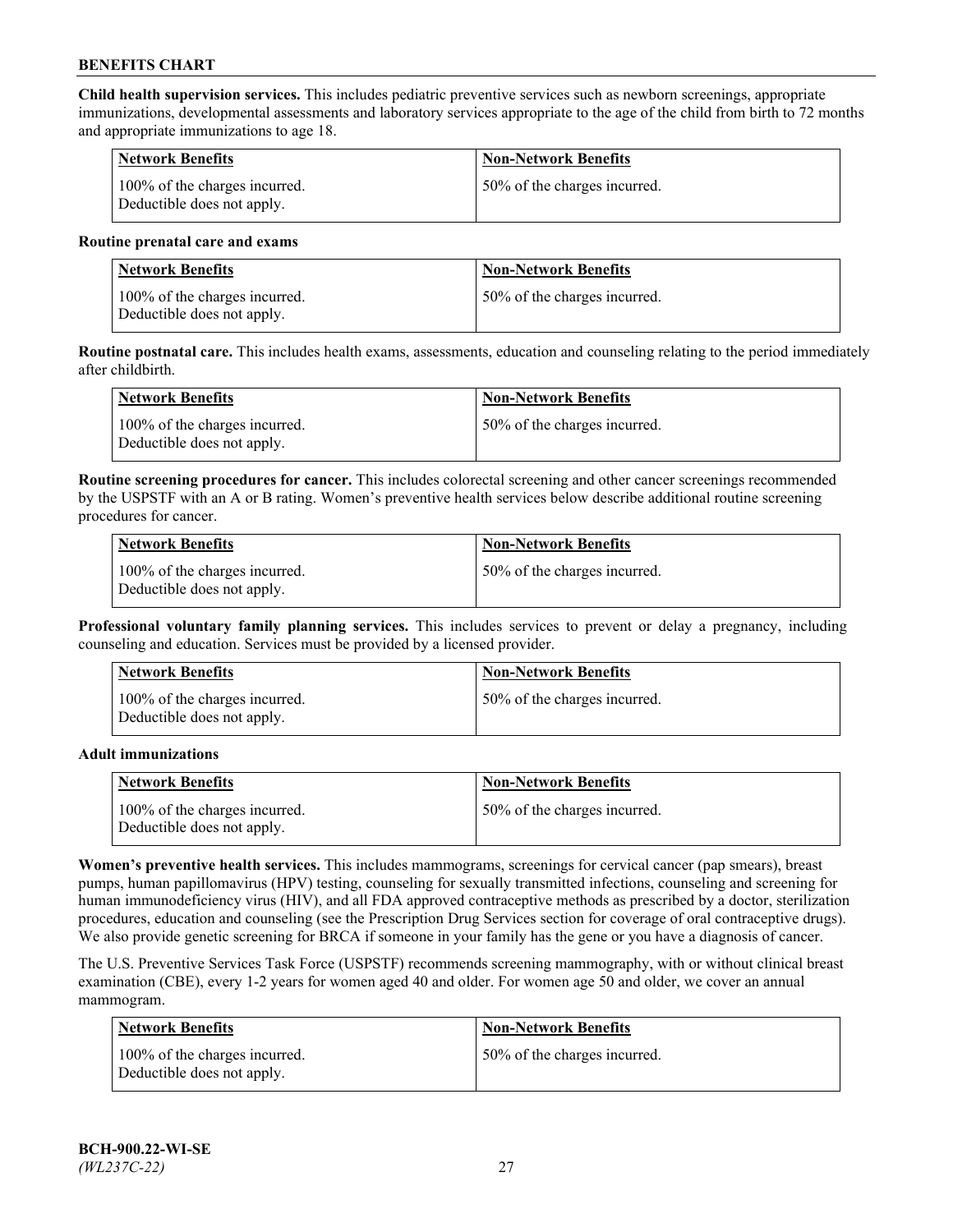**Obesity screening and management.** We cover obesity screening and counseling for all ages during a routine preventive care exam. If you are age 18 or older and have a body mass index of 30 or more, we also cover intensive obesity management to help you lose weight. Your primary care doctor can coordinate these services.

| <b>Network Benefits</b>                                     | <b>Non-Network Benefits</b>  |
|-------------------------------------------------------------|------------------------------|
| 100% of the charges incurred.<br>Deductible does not apply. | 50% of the charges incurred. |

### **In addition to any ACA or state mandated preventive services referenced above, we cover the following eligible services:**

#### **Routine eye and hearing exams**

| <b>Network Benefits</b>                                     | <b>Non-Network Benefits</b>  |
|-------------------------------------------------------------|------------------------------|
| 100% of the charges incurred.<br>Deductible does not apply. | 50% of the charges incurred. |

**Ovarian cancer surveillance test for women who are at risk.** "At risk for ovarian cancer" means (1) having a family history that includes any of the following: one or more first-degree or second-degree relatives with ovarian cancer, clusters of female relatives with breast cancer or nonpolyposis colorectal cancer; or (2) testing positive for BRCA1 or BRCA2 mutations. "Surveillance test for ovarian cancer" means annual screening using CA-125 serum tumor marker testing, transvaginal ultrasound, pelvic examination or other proven ovarian screening tests currently being evaluated by the federal Food and Drug Administration or by the National Cancer Institute.

| <b>Network Benefits</b>                               | <b>Non-Network Benefits</b>                           |
|-------------------------------------------------------|-------------------------------------------------------|
| Coverage level is same as corresponding Network       | Coverage level is same as corresponding Non-Network   |
| Benefits, depending on type of service provided, such | Benefits, depending on type of service provided, such |
| as Diagnostic Imaging Services, Laboratory Services   | as Diagnostic Imaging Services, Laboratory Services   |
| or Office Visits for Illness or Injury, or Preventive | or Office Visits for Illness or Injury, or Preventive |
| Services.                                             | Services.                                             |

**Limitations:**Services are not preventive if received as part of a visit to diagnose, manage or maintain an acute or chronic medical condition, illness or injury. When that occurs, unless otherwise indicated above, standard deductibles, copayments or coinsurance apply.

### **Not Covered:**

See "Services Not Covered" in the Certificate.

### **TELEHEALTH/TELEMEDICINE SERVICES**

### **Definitions:**

**Telehealth, Telemedicine, or Virtual Care.** This is a means of communication between a health care professional and a patient. This includes the use of secure electronic information, imaging, and communication technologies, including:

- interactive audio or audio-video
- interactive audio with store-and-forward technology
- chat-based and email-based systems
- physician-to-physician consultation
- patient education
- data transmission
- data interpretation
- digital diagnostics (algorithm-enabled diagnostic support)
- digital therapeutics (the use of personal health devices and sensors, either alone or in combination with conventional drug therapies, for disease prevention and management)

#### Services can be delivered:

Synchronously: the patient and health care professional are engaging with one another at the same time; or Asynchronously: the patient and health care professional engage with each other at different points in time.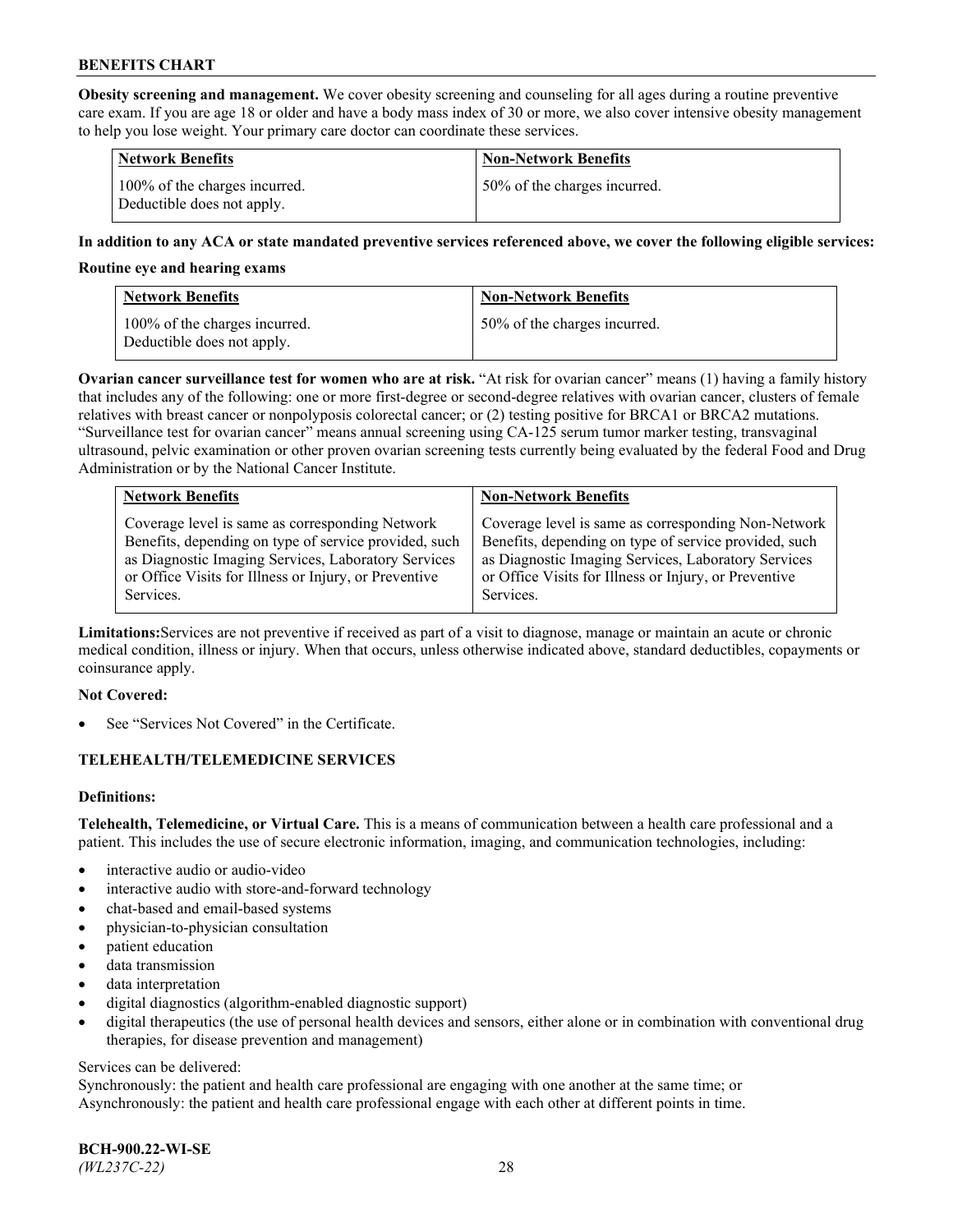**Telephone Visits.** Live, synchronous, interactive encounters over the telephone between a patient and a healthcare provider.

**E-visit or chat-based visits.** Asynchronous online or mobile app encounters to discuss a patient's personal health information, vital signs, and other physiologic data or diagnostic images. The healthcare provider reviews and delivers a consultation, diagnosis, prescription or treatment plan after reviewing the patient's visit information.

**Virtuwell®.** This is an online service for you to receive a diagnosis and treatment for certain conditions, such as a cold, flu, ear pain and sinus infections. You may access the Virtuwell website at [virtuwell.com.](https://www.virtuwell.com/)

**Video Visits.** Live, synchronous, interactive encounters using secure web-based video between a patient and a healthcare provider.

### **Covered Services:**

The Plan covers the following methods of receiving care for services that would be eligible under the Plan if the service were provided in person.

#### **Scheduled telephone visits**

| <b>Network Benefits</b>      | Non-Network Benefits         |
|------------------------------|------------------------------|
| 70% of the charges incurred. | 50% of the charges incurred. |

### **E-visits**

### **Access to online care through Virtuwell at [virtuwell.com](https://www.virtuwell.com/)**

| Network Benefits              | <b>Non-Network Benefits</b> |
|-------------------------------|-----------------------------|
| 100% of the charges incurred. | Not applicable.             |

### **All other E-visits**

| <b>Network Benefits</b>      | <b>Non-Network Benefits</b>  |
|------------------------------|------------------------------|
| 70% of the charges incurred. | 50% of the charges incurred. |

#### **Video visits**

| <b>Network Benefits</b>                                      | <b>Non-Network Benefits</b>                            |
|--------------------------------------------------------------|--------------------------------------------------------|
| Coverage level is same as corresponding Network              | Coverage level is same as corresponding Non-           |
| Benefits, depending on type of service provided, such as     | Network Benefits, depending on type of service         |
| Office Visits for Illness or Injury, Inpatient or Outpatient | provided, such as Office Visits for Illness or Injury, |
| Hospital Services.                                           | Inpatient or Outpatient Hospital Services.             |

#### **Not Covered:**

See "Services Not Covered" in the Certificate.

### **TRANSPLANT SERVICES**

#### **Applicable Definitions:**

**Autologous.** This is when the source of cells is from the individual's own marrow or stem cells.

**Allogeneic.** This is when the source of cells is from a related or unrelated donor's marrow or stem cells.

**Allogeneic Bone Marrow Transplant.** This is when the bone marrow is harvested from the related or unrelated donor and stored. The patient undergoes treatment which includes tumor ablation with high-dose chemotherapy and/or radiation. The bone marrow is reinfused (transplanted).

**Autologous Bone Marrow Transplant.** This is when the bone marrow is harvested from the individual and stored. The patient undergoes treatment which includes tumor ablation with high-dose chemotherapy and/or radiation. The bone marrow is reinfused (transplanted).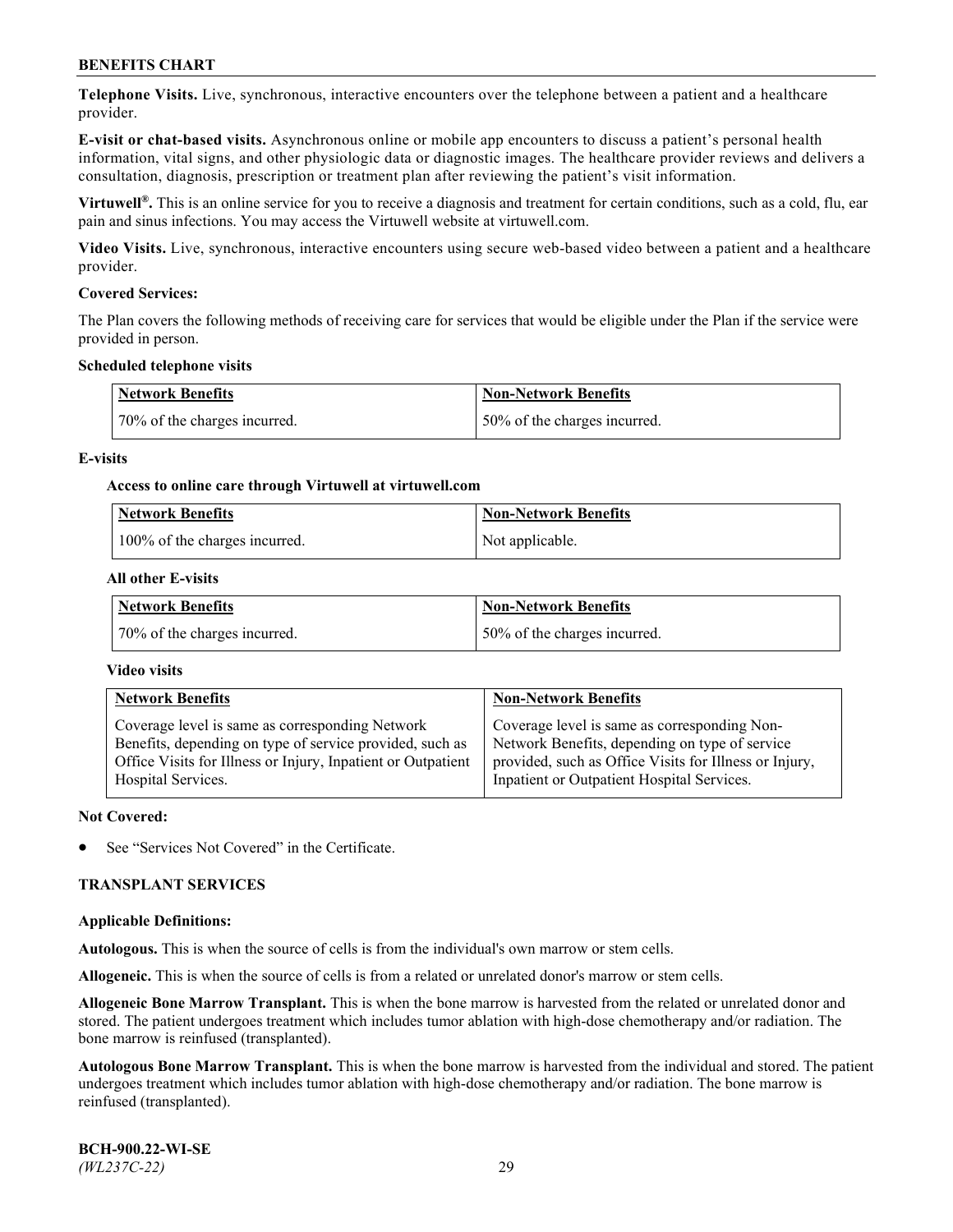**Autologous/Allogeneic Stem Cell Support.** This is a treatment process that includes stem cell harvest from either bone marrow or peripheral blood, tumor ablation with high-dose chemotherapy and/or radiation, stem cell reinfusion, and related care. Autologous/allogeneic bone marrow transplantation and high dose chemotherapy with peripheral stem cell rescue/support are considered to be autologous/allogeneic stem cell support.

**Designated Transplant Center.** This is any health care provider, group or association of health care providers designated by us to provide services, supplies or drugs for specified transplants for our Insureds.

**Transplant Services.** This is transplantation (including retransplants) of the human organs or tissue listed below, including all related post-surgical treatment, follow-up care and drugs and multiple transplants for a related cause. Transplant services do not include other organ or tissue transplants or surgical implantation of mechanical devices functioning as a human organ, except surgical implantation of an FDA approved Ventricular Assist Device (VAD) or total artificial heart, functioning as a temporary bridge to heart transplantation.

Prior authorization is required prior to consultation to support coordination of care and benefits.

### **Covered Services:**

We cover eligible transplant services (as defined above) while you are covered under the Certificate. Transplants that will be considered for coverage are limited to the following:

- Kidney transplants for end-stage disease.
- Cornea transplants for end-stage disease.
- Heart transplants for end-stage disease.
- Lung transplants or heart/lung transplants for: (1) primary pulmonary hypertension; (2) Eisenmenger's syndrome; (3) endstage pulmonary fibrosis; (4) alpha 1 antitrypsin disease; (5) cystic fibrosis; and (6) emphysema.
- Liver transplants for: (1) biliary atresia in children; (2) primary biliary cirrhosis; (3) post-acute viral infection (including hepatitis A, hepatitis B antigen e negative and hepatitis C) causing acute atrophy or post-necrotic cirrhosis; (4) primary sclerosing cholangitis; (5) alcoholic cirrhosis; and (6) hepatocellular carcinoma.
- Allogeneic bone marrow transplants or peripheral stem cell support associated with high dose chemotherapy for: (1) acute myelogenous leukemia; (2) acute lymphocytic leukemia; (3) chronic myelogenous leukemia; (4) severe combined immunodeficiency disease; (5) Wiskott-Aldrich syndrome; (6) aplastic anemia; (7) sickle cell anemia; (8) non-relapsed or relapsed non-Hodgkin's lymphoma; (9) multiple myeloma; and (10) testicular cancer.
- Autologous bone marrow transplants or peripheral stem cell support associated with high-dose chemotherapy for: (1) acute leukemias; (2) non-Hodgkin's lymphoma; (3) Hodgkin's disease; (4) Burkitt's lymphoma; (5) neuroblastoma; (6) multiple myeloma; (7) chronic myelogenous leukemia; and (8) non-relapsed non-Hodgkin's lymphoma.
- Pancreas transplants for simultaneous pancreas-kidney transplants for diabetes, pancreas after kidney, living related segmental simultaneous pancreas kidney transplantation and pancreas transplant alone.

To receive Network Benefits, charges for transplant services must be incurred at a Designated Transplant Center.

The transplant-related treatment provided, including expenses incurred for directly related donor services, shall be subject to and in accordance with the provisions, limitations, maximums and other terms of the Certificate.

Medical and hospital expenses of the donor are covered only when the recipient is an Insured and the transplant and directly related donor expenses have been prior authorized for coverage. Treatment of medical complications that may occur to the donor are not covered. Donors are not considered Insureds, and are therefore not eligible for the rights afforded to Insureds under the Certificate.

The list of eligible transplant services and coverage determinations are based on established medical policies, which are subject to periodic review and modification by the medical director.

| <b>Network Benefits</b>                          | <b>Non-Network Benefits</b>                          |
|--------------------------------------------------|------------------------------------------------------|
| See Network Inpatient Hospital Services Benefit. | See Non-Network Inpatient Hospital Services Benefit. |